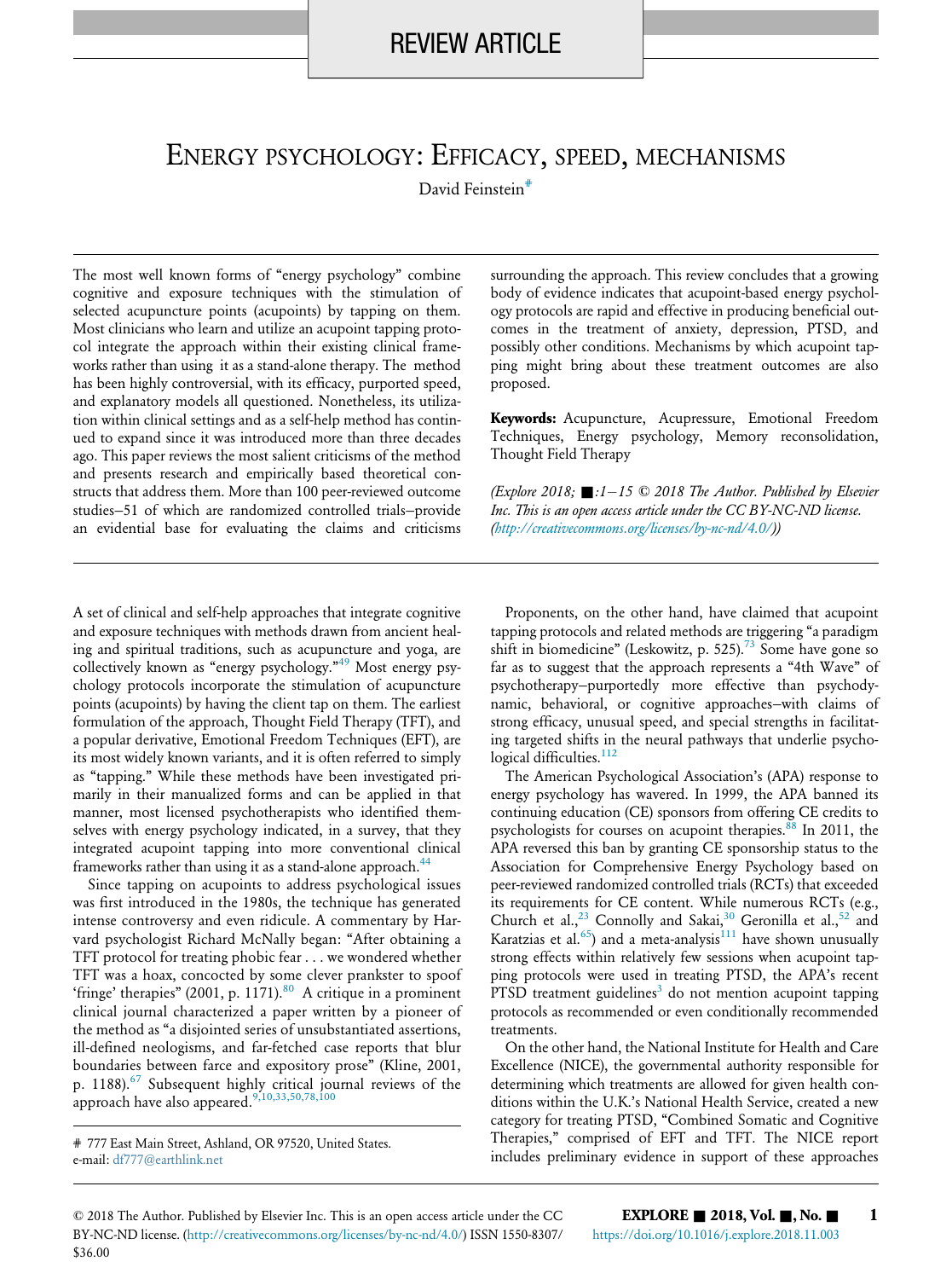and makes further investigation of EFT one of its four PTSD research priorities [\(https://www.nice.org.uk/guidance/ng116/evi](https://www.nice.org.uk/guidance/ng116/evidence) [dence,](https://www.nice.org.uk/guidance/ng116/evidence) "Evidence Review D," retrieved December 6, 2018).

This paper describes the most salient criticisms of energy psychology and considers research and empirically based theoretical constructs that bear upon them. It begins with a brief overview of how energy psychology protocols are most commonly practiced, with particular focus on their most distinguishing feature, acupoint tapping. The criticisms and counterpoints are then organized around efficacy claims, alleged speed, and ostensible mechanisms of action.

# THE APPROACH

In a typical tapping-based energy psychology treatment session, following history and other preparatory dialogue, the client will mentally attune to a scene, emotion, sensation, or statement related to a target issue and tap on a prescribed set of acu-points.<sup>[21](#page-11-3)</sup> The mental focus might be, for instance, on a difficult memory, an unwanted response to a trigger, a self-defeating belief, a problematic emotion, or a sensation such as tightness in one's throat. The operating assumption is that the tapping will methodically reduce the client's sense of distress or arousal in relation to the area of mental focus. Before and following each round of tapping, the client rates emotional upset about the problem or a facet of it on a 0-to-10 Subjective Units of Distress (SUD) scale (after Wolpe<sup>[124](#page-14-0)</sup>). Based on this quick assessment of the immediate effects of the tapping, another round of tapping is done with the therapist guiding the client to keep the same focus or to move to a new focus. This new focus may highlight any of numerous aspects of a given problem (e.g., memories, self-assessments, safety assessments, beliefs, emotions, sensations). Each is identified and addressed via additional rounds of tapping (generally requiring one to three minutes each) until no subjective distress is reported regarding that aspect of the problem. Additional somatic techniques, designed to shift the focus, have a centering effect, and facilitate information processing, may be introduced at various points during a session. A brief video illustrating an acupoint tapping protocol in the treatment of a height phobia provides a glimpse into the relatively unusual procedures ([http://phobiacase.EnergyPsychEd.com,](http://phobiacase.EnergyPsychEd.com) retrieved September 10, 2018).

#### Usage

#### Clinical applications

The number of therapists incorporating acupoint tapping into their practices is unknown. A professional organization, the Association for Comprehensive Energy Psychology, was established in 1999 and has more than 1200 dues-paying members [\(https://](https://www.energypsych.org/?AboutACEPv2) [www.energypsych.org/?AboutACEPv2](https://www.energypsych.org/?AboutACEPv2), retrieved January 8, 2019). A survey submitted to licensed psychotherapists on listservs—such as those for the Association for Behavioral and Cognitive Therapies and the Society for the Science of Clinical Psychology—found that 42% of 149 respondents reported that they were using or inclined to use an energy psychotherapy modality.<sup>50</sup> An estimate published in the journal Medical Acupuncture placed the number of psychotherapists using acupoint tapping in the "tens of thousands" (Leskowitz, p. 181).<sup>[72](#page-12-7)</sup> Again, however, most practitioners of acupoint tapping do not identify it as their primary modality.<sup>[44](#page-12-1)</sup>

# Self-help applications

An annual online conference focusing on acupoint tapping for personal development has averaged more than 500,000 participants over each of the past 10 years (personal communication, Nick Ortner, May 18, 2018). A free EFT Manual has been downloaded nearly three million times (personal communication, Dawson Church, May 20, 2018). The approach has frequently been featured in national media [\(https://www.](https://www.eftuniverse.com/eft-related-press-releases/eft-and-energy-psychology-in-the-news) [eftuniverse.com/eft-related-press-releases/eft-and-energy-psychol](https://www.eftuniverse.com/eft-related-press-releases/eft-and-energy-psychology-in-the-news) [ogy-in-the-news](https://www.eftuniverse.com/eft-related-press-releases/eft-and-energy-psychology-in-the-news), retrieved December 5, 2018). Its popularity in both its therapist-administered and self-help formats, particularly in the context of the controversy surrounding it, underlines the need for an informed response and guidance from the clinical community. This paper is an attempt to contribute to that dialogue.

# **Safety**

A review of clinical trials of acupoint tapping protocols involved more than one thousand subjects and found that no "adverse events" had been reported (Church, p. 650).<sup>[19](#page-11-4)</sup> A survey of therapists using energy psychology in treating survivors of childhood sexual abuse reported that the respondents preferred the approach because it is able to "relieve the trauma in a non-invasive manner [that] lessens the possibility of retraumatization" (Schulz, p. 18).<sup>[109](#page-13-4)</sup> A danger in the application of acupoint tapping, however, is that, as it is so easy to learn a basic protocol, people with no training in mental health care have attempted to apply it with seriously disturbed individuals, opening issues the practitioner was not capable of helping the person resolve.

# The somatic component of energy psychology

Discussing how he came to utilize somatic interventions in treating trauma, the Harvard psychiatrist Eric Leskowitz reflected:

"I began my career as a psychiatrist in 1983 at the Veterans Administration (VA) Outpatient Clinic in Boston, MA. At that time, psychiatric treatment of PTSD largely consisted of supportive listening as veterans retold their war stories, either one-onone or in peer groups. The hope was that, somehow, the inevitable emotional catharsis of sharing long-forgotten stories would ease the veterans' emotional burdens. Mild anxiolytics such as Valium<sup>®</sup> (diazepam) were also part of the picture, but the Freudian psychoanalytic model still held sway: Make the unconscious conscious, and all would be well. . . . However, that is not how things worked out. Telling and retelling war stories actually made things worse because it reactivated the original trauma response again and again". (2016, p. 181).<sup>[73](#page-12-3)</sup>

Bessel van der Kolk's<sup>[119](#page-14-1)</sup> seminal paper, "The Body Keeps the Score: Approaches to the Psychobiology of Posttraumatic Stress Disorder," proposed a biological basis for Leskowitz's experience that "talk therapy is not enough." Van der Kolk pointed to evidence that "trauma is stored in somatic memory and expressed as changes in the biological stress response [that are subsequently] relatively impervious to change" (p. 253). The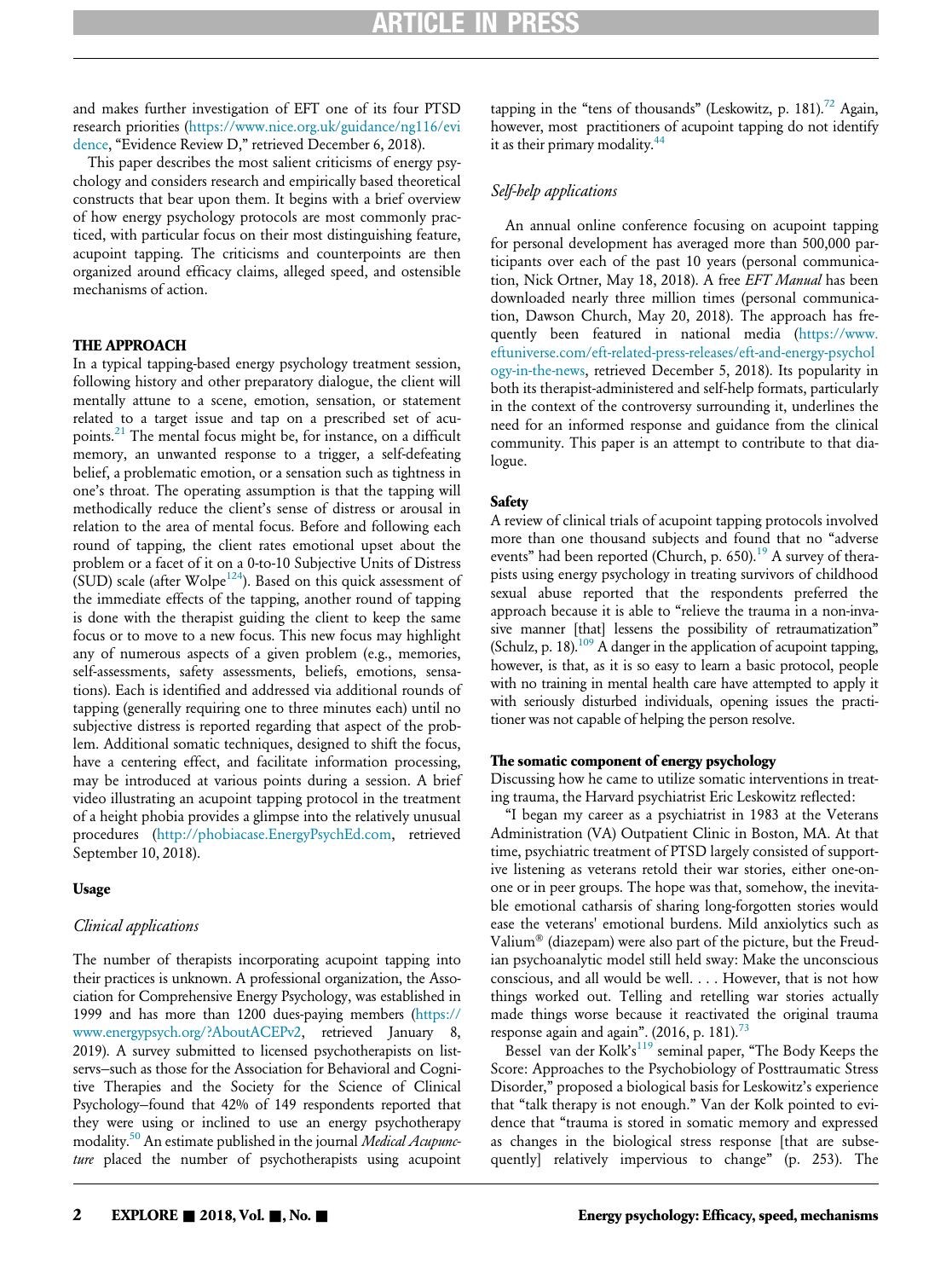neurological dimensions of trauma-based disorders are, in fact, being directly addressed by therapies that include explicit somatic components (e.g., Minton et al.<sup>82</sup>). Nonetheless, treatments that are effective in directly targeting the somatic underpinnings of trauma have not—beyond cursory somatic interventions such as breath control, muscle relaxation, and focusing on bodily sensations—been widely utilized. While the "standard of care" therapies for PTSD—cognitive processing therapy and prolonged exposure—are proving to be more effective than talk therapy alone, a JAMA (Journal of the American Medical Association) review of the two approaches with military and veteran populations, conducted between 1980 and 2015, found that while many patients received some benefit, approximately two thirds retained their PTSD diagnosis after completing treatment.<sup>[115](#page-14-2)</sup>

Meanwhile, a variety therapies have been emerging that utilize nonverbal, body-oriented, "bottom-up" techniques for treating psychological distress and mental illness. The Handbook of Body Psychotherapy and Somatic Psychology<sup>[77](#page-12-8)</sup> provides a comprehensive overview of these approaches. Body-mind therapies date back to the work of Elsa Gindler and Wilhelm Reich<sup>77</sup> and extend to modern iterations such as "somatic experiencing"<sup>[96](#page-13-6)</sup> and "sensory-motor processing". [51](#page-12-9) Each represents a unified body-mind perspective, based on the complementary premises that physical conditions affect mental health and mental conditions affect physical health. Acupoint tapping is a gentle somatic intervention that has been shown to mitigate stress-related hormonal states, $27$  facilitate shifts in gene expression associated with improved health and mental health, $^{76}$  $^{76}$  $^{76}$  and produce electrical signals that rapidly disrupt the neurological underpinnings of psy-chological symptoms.<sup>[112](#page-13-1)</sup> Such findings, discussed later in greater detail, illustrate potential strengths of somatic interventions in treating emotional difficulties.

#### Roots in acupuncture

Acupoint tapping protocols draw from the ancient Chinese healing system of acupuncture. The reception of acupuncture in the West has been mixed, with strong detractors (see, for instance, the opinion-setting anthology edited by Ernst and White<sup>37</sup>and an influential editorial by  $Hall^{59}$ ). On the other hand, 1300 physicians are members of the American Academy of Medical Acupuncture [\(https://www.medicalacupuncture.org/](https://www.medicalacupuncture.org/), retrieved December 5, 2018) and hundreds of scientific papers are published in English each year in more than a dozen peer-reviewed journals that are devoted to acupuncture and related topics. Interpretations of this vast literature regarding the effectiveness of the method have been equivocal. One of the most comprehensive and stringent reviews to date is the report of the Acupuncture Evidence Project.<sup>79</sup> It drew upon 136 systematic reviews and metaanalyses (including extensive investigations by the World Health Organization and the United States Department of Veterans Affairs as well as 27 Cochrane reviews) in examining pooled data from more than a thousand RCTs. Although the report was published as a monograph and thus was not peer-reviewed, the studies it assessed were peer-reviewed, and the authors evaluated them according to the National Health and Medical Research Council criteria for assessing "levels of evidence" and the Cochrane GRADE criteria for assessing risk of study bias.

Applying these criteria, the quality of evidence for the efficacy of 122 medical conditions across 14 broad clinical areas that had been investigated in the various reviews was evaluated. "Moderate" to "high quality" evidence of beneficial effects of acupuncture was found with 46 conditions, including several psychiatric disorders. Acupuncture was also shown to be effective as an adjunct to medication in the treatment of depression, schizophrenia, and hypertension. At least some supportive evidence was found for 117 of the 122 conditions. The studies included in the various reviews were all conducted between 2005 and 2016. The authors noted a trend that, during the 11-year period that was considered, the quality of evidence had increased significantly for 24 of the conditions.

#### Acupuncture vs. tapping on acupuncture points

Energy psychology protocols stimulate acupuncture points by percussing the fingertips on the skin (tapping), a form of acupressure. In acupressure, traditional acupuncture points are manually stimulated for therapeutic effects. $71$  A double-blind study comparing penetration by acupuncture needles with non-penetrating pressure found equivalent clinical improvements for each intervention.<sup>117</sup> Informal studies have actually shown tapping to be superior to needling in the treatment of anxiety disorders, $4$  presumably because of the flexibility of tapping compared to needling in being able to make quick adjustments that are attuned to the client's emerging experiences as the session progresses. Although the term "acupressure" might give the impression that continual pressure is being applied, tapping on acupuncture points is another traditional form of acupressure. While the published research on acupuncture is substantially more extensive than that on acupressure, a growing literature is showing acupressure to be effective as well for a range of physical and emotional conditions (e.g., Au et al., $6$  Chen et al., $18$  Gach and Henning,  $47$ and Helmreich et al. $61$ ). Differing from the conventional uses of acupressure, energy psychology protocols also introduce imaginal exposure and cognitive interventions within a context oriented toward emotional healing and psychological development.

# The mechanics of acupoint tapping

The process by which tapping on acupoints produces electrical signals involves a well-established mechanism called "mechanosensory transduction," by which cells are able to convert a mechanical stimulus (e.g., needling or tapping) into electrical activity.<sup>[53](#page-12-15)</sup> At least some acupuncture points have also been shown to have less electrical resistance, and thus greater electrical conductivity, than adjacent points.<sup>[74](#page-12-16)</sup> Physiological pathways by which the signals generated by acupoint stimulation move through the body have been demonstrated in studies using radioactive tracers injected at acupoints,<sup>[32](#page-11-10)</sup> photoluminescent bioceramic irradiation,<sup>[16](#page-11-11)</sup> and fMRI (functional magnetic reso-nance imaging) scanners.<sup>[70](#page-12-17)</sup> These pathways appear to be embedded in the fascia, the soft tissue component of connective tissue, which forms a whole-body matrix of structural support.<sup>[7](#page-11-12)[,45](#page-12-18)</sup>

A strong correspondence has, in fact, been found between the conjectured pathways on which acupuncture points are purportedly situated (described as "meridians" in acupuncture) and the body's interstitial connective tissue.<sup>70</sup> While a major criticism of acupuncture has been based on the difficulty of establishing correspondences among such pathways and anatomical structures (e.g., McCaslin<sup>78</sup>),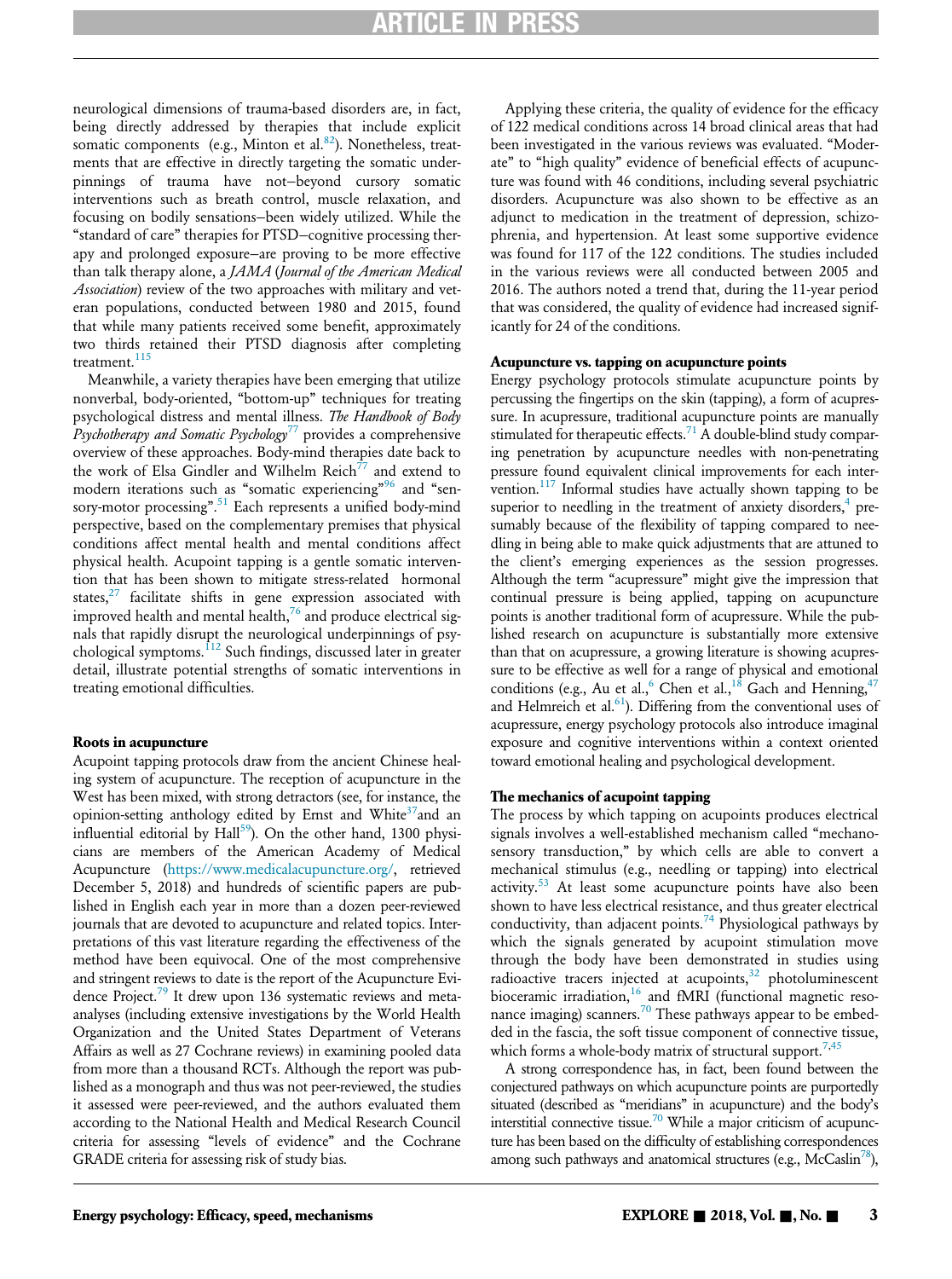these imaging studies are beginning to resolve that question $69$  and shed light on other puzzles. For instance, because of the semiconductive properties of the collagen comprising much of the connective tissue, the signals produced by tapping on acupoints can plausibly be sent to specific areas of the body more rapidly and directly than if they needed to travel through the nervous system, neuron-to-synapse-to-neuron.<sup>93</sup>

# **EFFICACY**

Seventeen years after a popular book, The Five Minute Phobia  $Cure$ ,<sup>[14](#page-11-13)</sup> provocatively introduced acupoint tapping as a psychological treatment in 1985, not a single peer-reviewed clinical trial showed acupoint tapping to be effective in helping overcome phobias or, for that matter, any other psychological problem. With enthusiastic proclamations but no scientific backing, the view that a hoax was being perpetrated on the public had become a matter of concern to the clinical community.<sup>[38](#page-11-14)</sup> The first RCT investigating the approach was not published until 2003. Wells et al.<sup>[123](#page-14-4)</sup> reported that a 30 min treatment using an acupoint tapping protocol reduced fear to a significantly greater degree than a non-tapping comparison. Over the next several years, no additional well-designed RCTs appeared. The past decade has, however, seen a spate of studies of the approach for treating a variety of disorders. Their reception by the clinical community has been mixed. The existing efficacy evidence is briefly surveyed here.

# Clinical trials

As of December 2018, 116 clinical trials investigating the application of acupoint tapping protocols had been published in peer-reviewed journals and were listed in the research area of the Association for Comprehensive Energy Psychology's website ([www.energypsych.org\)](http://www.energypsych.org). The compilation, containing studies originating in more than a dozen countries, builds upon systematic literature searches conducted for reviews assessing the approach (sources typically included MEDLINE/PubMed, PsycINFO, Google Scholar, and references from retrieved papers) as well as continual updates from interested researchers. Beyond the journal reports, an additional 26 studies or commentaries are listed that were retrieved from the "grey literature" (e.g., doctoral dissertations, conference proceedings, et cetera). Of the 116 published outcome studies, 51 were RCTs examining the use of the method with a wide range of conditions, including anxiety, PTSD, specific phobias, depression, weight issues, sleep disorders, physical pain, fibromyalgia, and athletic performance.

Standardized written instruments or other evaluations such as structured clinical interviews or observed behavioral changes showed significant pre/posttreatment improvements in all of the studies reported in the grey literature and all but one of the 116 published clinical trials. In the study with null results, Moritz et al. $86$ offered individuals already participating in online OCD (obsessivecompulsive disorder) support groups a self-help manual for using acupoint tapping with OCD as well as access to two video demonstrations, but no face-to-face or other contact with a therapist. This arrangement does not correspond with any known treatment for OCD. Unsurprisingly, improvement on standardized measures of OCD had not reached significance four weeks after the instructional material was introduced. Nonetheless, 39% of participants credited

the tutorial for decreased OCD symptoms and 72% indicated that they would continue to use the approach in the future.

Additional clinical trials with null or negative results may of course have been conducted but not reported, constituting undetected publication bias. Meanwhile, two investigations, consistent with the vast majority of the outcome studies, found statistically significant improvement following acupoint tapping, but the investigators attributed these outcomes to other factors than the tapping.<sup>[99](#page-13-11),[121](#page-14-5)</sup>

# Meta-analytic reviews

Meta-analyses have been conducted on energy psychology treatments of anxiety, PTSD, and depression, respectively. Of 14 RCTs  $(N = 658)$  examining acupoint tapping in the treatment of anxiety disorders, $29$  a combined pre- to posttreatment effect size of 1.23 was found (0.8 is considered a "large effect"). A metaanalysis of seven RCTs ( $N = 247$ ) investigating the treatment of PTSD found a pre- to posttreatment effect of 2.96.<sup>[111](#page-13-3)</sup> A metaanalysis of 12 RCTs ( $N = 398$ ) investigating the approach with depression showed an overall effect size of  $1.85.91$  $1.85.91$  A fourth meta-analysis, reviewing 18 studies addressing a variety of conditions, found a moderate overall effect size of  $0.66$ .<sup>[54](#page-12-20)</sup> A fifth meta-analysis, though not an efficacy study per se (it was investigating active ingredients, a question we will turn to later), found large effect sizes in the studies it reviewed. $^{26}$  $^{26}$  $^{26}$ 

# Design quality

The conclusions that can be drawn from meta-analysis are, of course, only as reliable as the information being analyzed, and acupoint tapping studies have varied widely in quality. Many of the investigations lacked features of more robust designs, such as large Ns, precisely defined diagnostic populations, systematic procedures for insuring compliance with treatment manuals, and diagnostic pre- and posttreatment interviews to augment validated written instruments. Also, the principal investigators were often proponents of the approach, a potential source of strong bias.

More rigorous studies by disinterested investigators are clearly needed to corroborate or challenge the existing efficacy research. Nonetheless, an analysis of adherence to the standards set by Division 12 of the APA for "empirically supported treatments" the standards that were in effect when the vast majority of the studies were conducted [\(http://www.div12.org/Psychological](http://www.div12.org/PsychologicalTreatments/index.html) [Treatments/index.html](http://www.div12.org/PsychologicalTreatments/index.html), retrieved February 12, 2014)—showed that 15 RCTs investigating acupoint tapping met all seven of the essential criteria of the Division 12 standards.<sup>[22](#page-11-17)</sup> These essential criteria included (a) randomization, (b) sample sizes that are adequate for detecting statistically significant differences, (c) clearly defined treatment populations, (d) assessment tools with established reliability and validity, (e) blinded assessments, (f) use of treatment manuals or other means for ensuring uniform interventions, and (g) enough data provided in the paper reporting the clinical trial that the study's conclusions can be reviewed for appropriateness. The 15 studies meeting all of these criteria represented nearly half of the energy psychology RCTs published at the time.

Beyond variation in the quality of the studies being analyzed, another potential weakness in the meta-analytic reviews is that the comparison conditions were most frequently wait lists,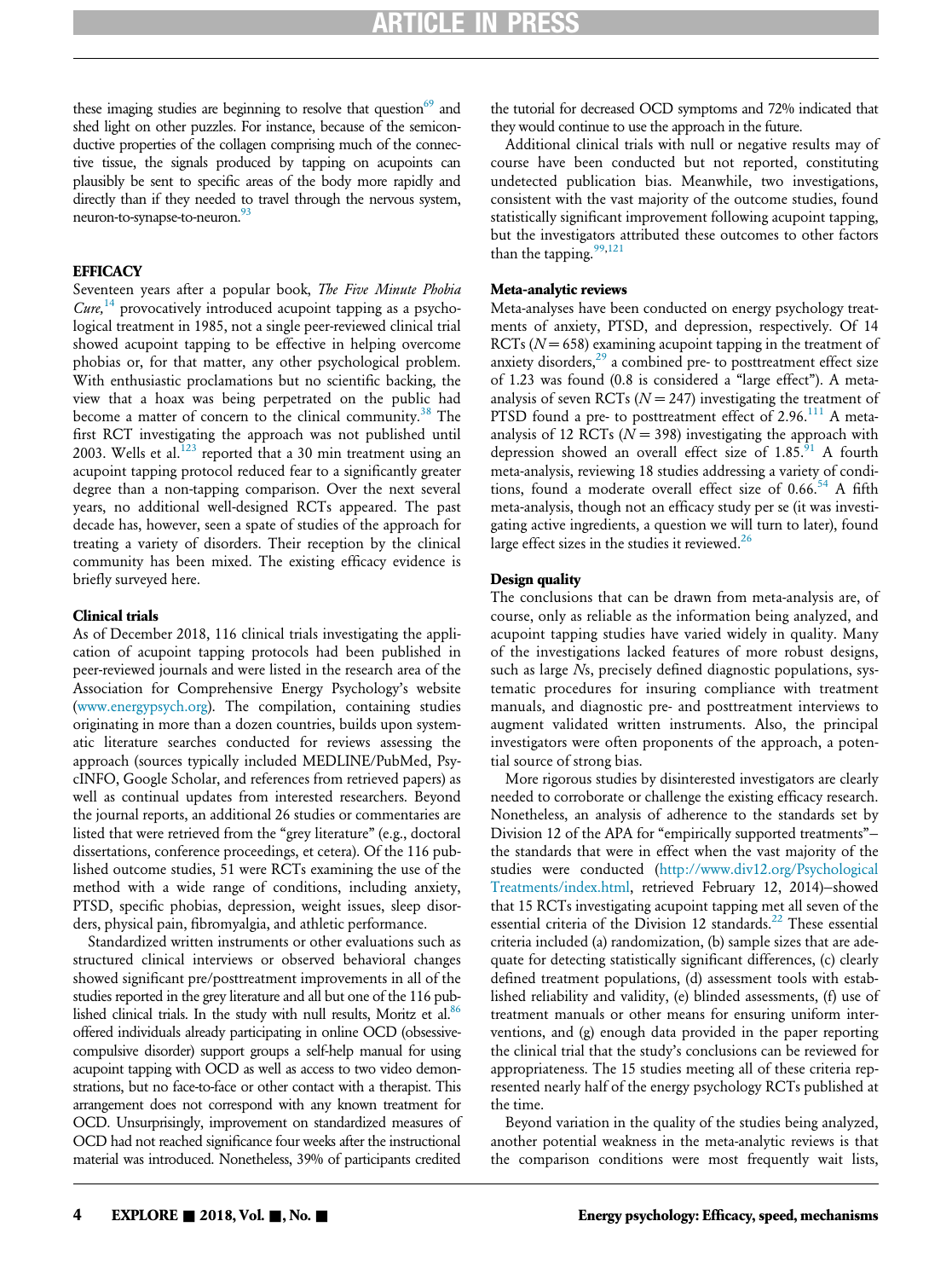treatment-as-usual, or placebo interventions rather than evidence-based therapies. Most psychological treatments will show some positive effect based on factors shared by all therapies, such as a therapeutic alliance and the expectation that the pro-cess will result in improvement.<sup>[122](#page-14-6)</sup> "Head-to-head" comparisons with therapies whose effectiveness has been empirically verified have become a standard for establishing the relative effectiveness of a new treatment approach.

# Head-to-head comparisons

Ten studies have compared energy psychology treatments with an evidence-based comparison condition. Eight compared treatment outcomes between energy psychology and cognitive behavior therapy (CBT) for conditions including agoraphobia,  $63$ anxiety in teens, <sup>[48](#page-12-22)</sup> depression/anxiety, <sup>[17,64](#page-11-18)</sup> food cravings, <sup>[113](#page-13-13)</sup> generalized anxiety disorder, $4$  test-taking anxiety, $^{12}$  $^{12}$  $^{12}$  and trauma fol-lowing gender violence.<sup>[92](#page-13-14)</sup> In each of these studies, the energy psychology outcomes were at least equivalent to the CBT outcomes and some exceeded them in some measures, particularly in speed. In a comparison with Eye Movement Desensitization and Reprocessing (EMDR) in the treatment of PTSD, both approaches led to high effect sizes within a mean of less than four sessions.<sup>[65](#page-12-5)</sup> In a comparison with Narrative Exposure Therapy for the treatment of PTSD, EFT was significantly more effective in reducing hyperarousal, anxiety, and depression symptoms, with reductions following the EFT treatments remaining consistent at 1[2](#page-10-1)-month follow-up.<sup>2</sup>

The principal investigators in more than half of these studies, however, had some allegiance to energy psychology, and three of the studies were presented as pilot studies. Additional welldesigned head-to-head studies conducted by impartial investigators are clearly needed to make informed comparisons of energy psychology with other treatments. Meanwhile, a meta-analysis of 32 studies of treatment outcomes with children and adults following human-made and natural disasters provides another basis for comparison of a tapping protocol with recognized treat-ments.<sup>[13](#page-11-20)</sup> Narrative Exposure Therapy, CBT, EMDR, and trauma-oriented classroom interventions constituted the vast majority of the included treatments. Only one of the 32 studies investigated an energy psychology protocol (TFT). Effect sizes ranged from 0.09 to 4.19, with the average effect size across the groups being large (1.47). The strongest effect size of the 32 treatments was produced by TFT (4.19).

#### Active ingredients

The question of whether acupoint tapping—the most prominent yet most controversial feature of energy psychology protocols—is an essential or even active ingredient in the reported clinical outcomes has been a focus of critical reviews of the approach (e.g., Bakker $^9$  $^9$  and Gaudiano et al.<sup>[50](#page-12-6)</sup>). In addition to the clinical ingredients shared by all psychotherapies, energy psychology protocols utilize exposure techniques and cognitive interventions. Of the various components, tapping on one's skin might seem the ingredient that is the least likely to be a therapeutic agent. It is certainly the strangest-looking and least aligned with existing explanatory models about what makes psychotherapy effective. What is the evidence for the clinical efficacy of acupoint tapping independent of the protocol's other features?

This type of inquiry is generally addressed with *dismantling* or component studies, which eliminate or replace elements of a treatment and compare outcomes with the standard treatment protocol.<sup>[94](#page-13-15)</sup> A review of six component studies involving EFT protocols with and without acupoint tapping concluded that acupoint tapping is an active ingredient, independent of placebo, nonspecific therapeutic effects, or other clinical fac-tors.<sup>[26](#page-11-16)</sup> Two of the comparative studies substituted tapping on acupoints with tapping on non-acupuncture ("sham") points in otherwise identical EFT protocols and found that tapping on the acupuncture points produced significantly stronger emotional benefits than tapping on the sham points.<sup>[101](#page-13-16)[,102](#page-13-17)</sup> Church and  $Nelms<sup>24</sup>$  $Nelms<sup>24</sup>$  $Nelms<sup>24</sup>$  substituted diaphragmatic breathing for acupoint tapping in otherwise identical 30-minute EFT protocols and found the acupoint tapping condition to produce greater long-term emotional benefits as well as sustained improvements in a targeted physical condition. A systematic review of 66 acupressure studies (7265 subjects) comparing the use of established acupoints with sham points corroborate these findings, with the acupoint treatments producing stronger therapeutic effects than the sham point treatments, which still yielded some clinical benefit.<sup>[118](#page-14-7)</sup>

While the finding that sham points produce therapeutic effects has been interpreted as undermining acupuncture the-ory,<sup>[83](#page-13-18)</sup> McDonald and Janz<sup>[79](#page-13-7)</sup> have argued that the therapeutic effects of sham points are actually an affirmation of the clinical potency of acupuncture points. They emphasize that because the "sham/placebo controls used in acupuncture trials are not inert," there is "a consistent underestimation of the true effect size of acupuncture interventions" (p. iii). In other words, studies that compare the effects of traditional points with sham points require the traditional points to show a stronger effect size if they are to statistically exceed, as they have, the effects of "sham" points that have some rather than no therapeutic value.

The first attempt to isolate whether tapping is an active ingredient in energy psychology protocols $121$  has been interpreted both as demonstrating that tapping is an active ingredient<sup>[8](#page-11-22)[,95](#page-13-19)</sup> and that it is not an active ingredient.<sup>[50,](#page-12-6)[100](#page-13-20)</sup> Three tapping variations—tapping on acupoints, tapping on sham points, and tapping on a doll—each produced significant reductions in fear, while a no-tapping control group showed no change. An explanation that has been put forth for the conflicting interpretations is that all three tapping conditions inadvertently stimulated an acupuncture point on the forefinger (Large Intestine 1) that is used in the treatment of "mental restlessness"(Ross, p.  $306^{103}$ ). Reynolds<sup>[101](#page-13-16)</sup> was the first to devise a sham tapping research strategy that ensures that active acupoints (hundreds are identified in the acupuncture literature) are not being stimulated.

# Summary of efficacy evidence

While only a cursory overview of the efficacy research is presented above, substantial reviews of existing studies and their strengths and weaknesses can be found in the five meta-analytic reviews. At this point, existing meta-analyses, RCTs, and other outcome stuides constitute a growing body of evidence supporting claims that acupoint tapping protocols are effective in producing beneficial outcomes in the treatment of anxiety, depression, PTSD, and possibly other conditions.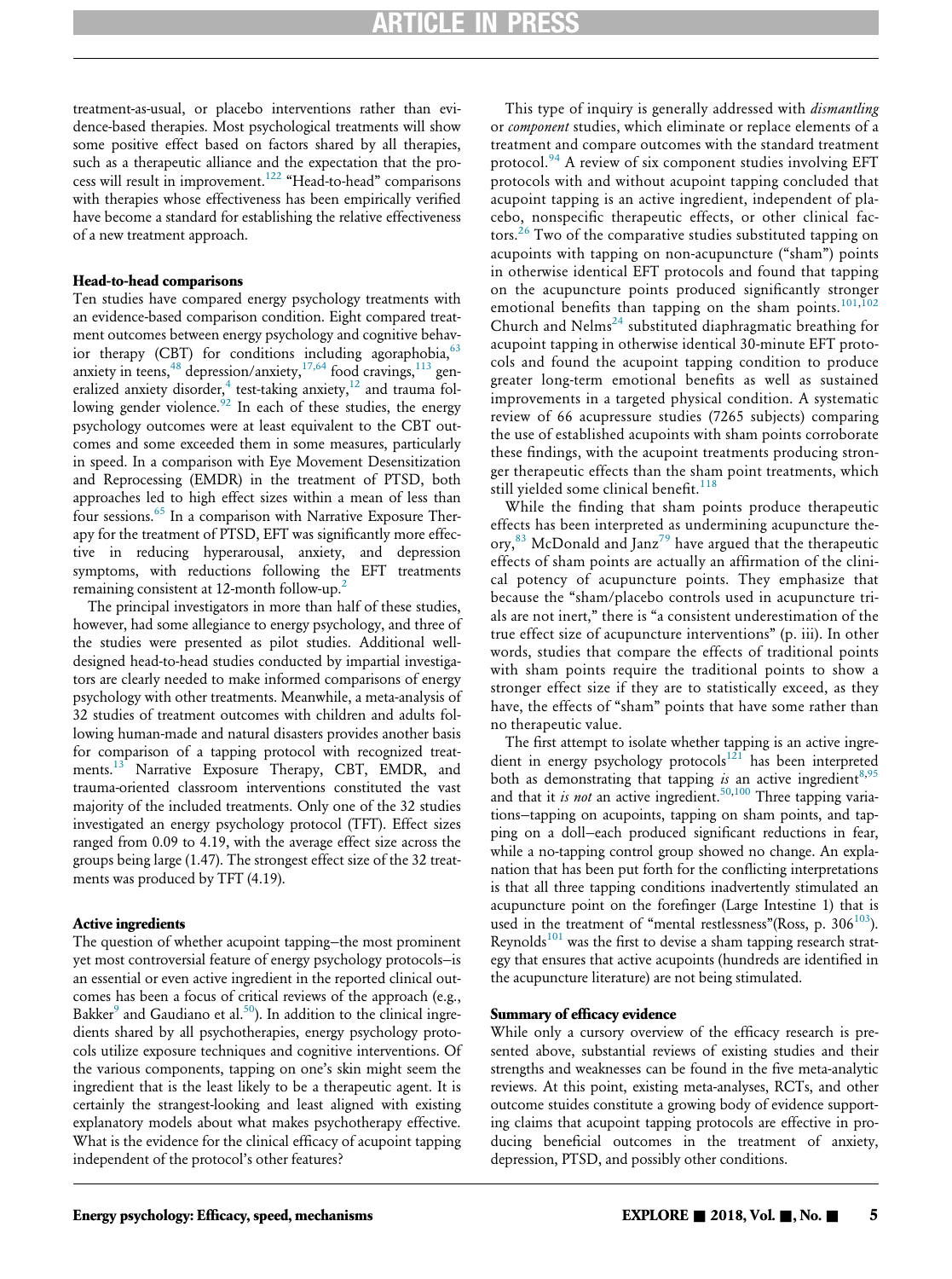# PURPORTED SPEED

Although the title of the 1985 Five Minute Phobia Cure<sup>[14](#page-11-13)</sup> was highly provocative and over-stated, evidence has since accumulated suggesting that the approach may be unusually rapid. After a single acupoint tapping session of 30 to 60 min, significant therapeutic changes—in relation to comparison conditions—have been measured in brain-wave patterns,  $116$  cortisol levels,  $27$  the expression of genes involved in learning and emotional regula-tion,<sup>[76](#page-12-10)</sup> frozen shoulder,<sup>[24](#page-11-21)</sup> fear of small animals,<sup>[123](#page-14-4)</sup> agorapho-bia,<sup>[68](#page-12-23)</sup> PTSD,<sup>[30](#page-11-23)</sup> and various other psychological conditions.<sup>2</sup>

For instance, 16 abused male adolescents, all scoring above the PTSD range on a standardized symptom inventory, were randomly assigned to an EFT treatment group or a wait-list condi-tion.<sup>[25](#page-11-24)</sup> Each of the eight participants in the treatment group no longer met the inventory's PTSD criteria 30 days after a single treatment session. None in the wait-list control group showed significant change. In a larger study, 145 traumatized adult survivors of the Rwanda genocide more than a decade earlier were randomly assigned to a single-session TFT group or a wait-list control.<sup>[30](#page-11-23)</sup> Pre/posttreatment scores on two standardized PTSD self-inventories showed improvements that were significant beyond the 0.001 level on all scales (e.g., anxious arousal, depression, irritability, intrusive experiences, defensive avoidance, dissociation), and the improvements held on two-year follow-up. Participants in two other studies also showed significant relief of PTSD symptoms after a single tapping session. $31,107$  $31,107$ 

Acupoint tapping practitioners are not, however, suggesting that a single-session format is adequate for treating PTSD, and certainly not for "complex PTSD" (e.g., Ford<sup>46</sup>). Investigators in all four single-session studies were limited by practical constraints, and when queried by the current author, each acknowledged that additional sessions could have benefitted at least some if not most of the participants. Nonetheless, the number of sessions that have been required for successfully treating PTSD with energy psychology protocols in existing investigations is relatively low. A study of the use of EFT with PTSD that allowed subjects to receive up to eight treatment sessions within a public health service facility found voluntary termination of treatment after an average of 3.8 sessions, with a large overall effect size  $(1.0)$  on posttreatment measures.<sup>65</sup> The first major study of energy psychology in the treatment of veterans with PTSD had a low dropout rate and found that only 14% still had the disorder after six one-hour tapping sessions, $23$  a study that has been replicated with similar findings.<sup>5</sup>

By way of contrast, cognitive behavior therapy (CBT) and its variations, which are the standards of care for treating  $PTSD$ ,<sup>[3](#page-10-0)</sup> average 12 to 16 treatment sessions ([http://www.apa.org/ptsd](http://www.apa.org/ptsd-guideline/treatments/cognitive-behavioral-therapy.aspx)[guideline/treatments/cognitive-behavioral-therapy.aspx,](http://www.apa.org/ptsd-guideline/treatments/cognitive-behavioral-therapy.aspx) retrieved August 16, 2018), and as many as two thirds of patients completing a course of CBT still met PTSD diagnostic criteria after treat-ment.<sup>[115](#page-14-2)</sup> High dropout rates have also been a problem in CBT treatments of PTSD, particularly in "real world" (as contrasted with clinical trial) conditions.<sup>90</sup> Meanwhile, four well-designed studies comparing acupoint tapping and CBT treatments showed at least equivalent outcomes but with fewer sessions required by tapping to achieve those outcomes.  $48,64,113$  $48,64,113$  $48,64,113$ 

To summarize, three lines of evidence were briefly surveyed that bear upon the speed of energy psychology protocols: (a) after a single energy psychology session, significant healthassociated changes were found in biological markers involving hormone levels, gene expression, and brain-wave patterns as well as a variety of clinical symptoms; (b) unusually rapid amelioration of PTSD was found in several studies; and (c) comparisons with CBT treatments showed at least equivalent outcomes in fewer sessions. Taken together, these findings suggest that energy psychology treatments have produced rapid therapeutic effects on standard biological markers such as cortisol production and gene expression as well as with several clinical conditions.

# MECHANISMS

Perhaps the largest obstacle to the acceptance of energy psychology by the professional community has been the seeming implausibility of any claim that tapping on the skin can help overcome serious psychological problems. The following discussion examines neurological mechanisms that lead to a plausible explanatory framework for such claims.

Clinical outcomes following acupoint tapping have been explained in terms of "meridians," "chakras," "blocked chi," and "yin/yang imbalances," terms that originated in Eastern healing traditions to describe purported energies believed to influence health and well-being. While "biofield therapies" are increasingly being employed in health care<sup>[58](#page-12-26)</sup> and "subtle energy" explanations are adhered to by many practitioners of acupoint tapping protocols, $42$ these concepts are generally not accepted by the scientific community. Their appearance in the early energy psychology literature led, in fact, to the approach being branded as a pseudoscience. A published commentary reviewing the first paper on energy psychology to appear in an APA journal asserted: "Nowhere in the history of psychology, medicine, anatomy, physiology, or biology is there any evidence that human beings have an energy field . . . Energy psychology advocates are not able to provide any evidence that the changes seen in any of their clients are related to acupressure, meridian points, or energy fields" (McCaslin, pp.  $253-254$ ).<sup>78</sup>

Beyond the plethora of studies that contradict these assertions (e.g., McCraty, $81$  McDonald and Janz,<sup>[79](#page-13-7)</sup> Oschman,<sup>94</sup> Rubik et  $al.<sup>104</sup>$ ) advances in neuroscience allow the mechanisms of acupoint tapping protocols to be explained with no recourse to concepts from metaphysics or ancient healing traditions. A range of hormonal and neurological shifts reliably follows acupoint tapping sessions. For instance, reductions in cortisol production, $27$  normalization of brain-wave patterns,  $68,116$  $68,116$  shifts in blood flow within the brain,  $112$ and changes in gene  $\exp$ ression<sup>28,[76](#page-12-10)</sup> have all, as previously discussed, been measured following energy psychology treatments.

Biological changes that can be detected after a treatment may, however, be correlational rather than causal. For instance, changes in the production of hormones such as cortisol typically follow rather than cause the reduction of amygdala activation. The decreased cortisol production is secondary and could be a misleading focus in attempts to discern the causal mechanisms of acupoint tapping. The following discussion is organized around two testable cause-effect hypotheses that are consistent with current neurological understanding.

# Hypothesis 1: acupoint tapping sends regulating signals to brain areas aroused by the imaginal exposure component of the protocol

One of the earliest neurological explanations of how acupoint tapping might produce therapeutic change was based on the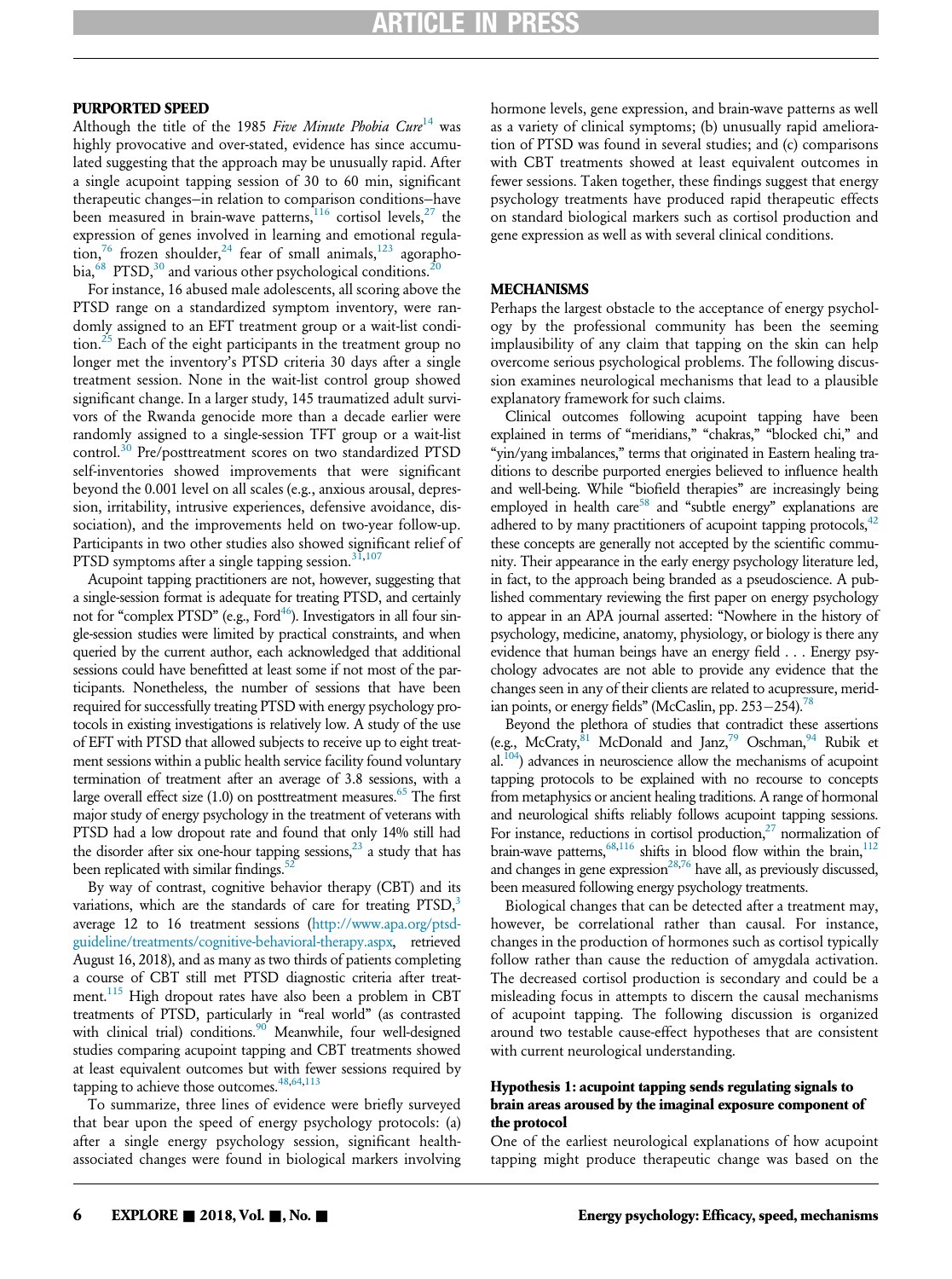findings of a 10-year research program at Harvard Medical School investigating the effects of acupuncture. Among the research team's conclusions was that stimulating selected acupoints generates extensive deactivation in the amygdala and other areas of the limbic system: "Functional MRI and PET studies on acupuncture at commonly used acupuncture points have demonstrated significant modulatory effects on the limbic system, paralimbic, and subcortical gray structures" (Hui et al., p.  $496^{62}$  $496^{62}$  $496^{62}$ ). The premise based on these findings, as applied to energy psychology, was that "manually stimulating a set of acupuncture points . . . decreases activation signals in areas of the amygdala and other brain structures involved with fear" (Feinstein, p. 211 $^{39}$  $^{39}$  $^{39}$ ). These effects, as shown by the fMRI (functional magnetic resonance imagining) and PET (positron emission tomography) studies, are virtually instantaneous.

# Combining psychological exposure with acupoint tapping

The imaging studies offered a plausible explanation for one of the most puzzling features of acupoint tapping, which is why it seems to work more quickly than other exposure treatments. In all forms of psychological exposure, the client mentally activates a feared situation, an unresolved traumatic memory, or other emotional trigger. Simply bringing to mind a stressful scene will produce a threat response in the amygdala and related areas of the limbic system.<sup>[98](#page-13-26)</sup> But unlike other exposure approaches, acupoint tapping is also performed, so the limbic system is simultaneously receiving opposing messages: activating signals produced by the psychological exposure and deactivating signals produced by the tapping. The activating signals are habitual responses based on old learnings. The deactivating signals provide new information. With repeated rounds of acupoint tapping, the continual influx of deactivating signals begins to dominate, so the image can be held without the emotional response it previously evoked. This may also account for the low risk of abreaction associated with the method.[19](#page-11-4),[109](#page-13-4) Arousal is quickly reduced while the trigger is still active. This is usually a vivid moment in the client's experience. The expected aversive emotional charge does not accompany the visualized scene, and therapists who use the approach are accustomed to witnessing the surprised sense of relief that often occurs during acupoint tapping sessions. (A 10-minute video illustrating such surprise in four combat veterans as their PTSD-based responses quickly recede can be viewed at [http://www.vetcases.com,](http://www.vetcases.com) retrieved September 10, 2018).

#### Changes in neural arousal

A recent comparison of fMRI images prior to and following a course of energy psychology treatments lends support to the premise that acupoint tapping can send signals that directly influence brain activity in targeted ways. Stapleton et al. $^{114}$  $^{114}$  $^{114}$  compared pretreatment with posttreatment brain scans of 10 obese participants from a four-week (two hours per week) EFT program designed to reduce food cravings. Photos of high-calorie foods such as pizza, hamburgers with fries, chocolate chip cookies, and ice cream sundaes were shown while participants were in the fMRI scanner and asked to "think" about eating the food. The areas of the participants' brains that were activated (i.e., increased blood flow) were recorded. Following the treatment, the same photos were again shown and areas of brain activation recorded. Significant decreases between the first and second scans were found in the activation of the lateral orbitofrontal cortex, a part of the brain's reward system that is associated with food cravings. Decreases were also found in the superior temporal gyrus, which among other functions is associated with food recognition. Participants experienced corresponding decreases in their actual cravings for carbohydrates and fast foods. No changes in brain activation or subjective food cravings were found in a no-treatment control group over the four-week period.

#### Sending regulating signals to targeted brain areas

Regulating signals may give instructions to increase or to decrease activity in a particular region of the brain. The stimulation of acupoints can have deactivating effects on specific brain regions or bodily functions (called "sedation" in traditional acu-puncture) or activating effects (called tonification).<sup>[84](#page-13-28)</sup> While these contrasting actions of acupoint tapping have not been studied as such, even if "sedation" and "tonification" only serve as metaphors, either type of action may be required, depending on the targeted outcome. Deactivating signals are needed when decreased activation is desired in brain areas involved with, for instance, food cravings or irrational fear. Activating signals are needed when greater activation is desired, such as in areas of the brain having to do with self-confidence or discernment. Laboratory investigations following energy psychology treatments correspond with both types of outcomes. For instance, magnetoencephalography images (which map brain activity) before and after an EFT session that successfully treated a fear of flying showed that the treatment downregulated activity in limbic and cerebellar regions implicated in the fear response while increasing activity in executive regions that mediate limbic responses to stressful stimuli.<sup>[34](#page-11-28)</sup>

These imaging studies showing that acupoint tapping changes arousal levels in areas of the brain related to targeted problems also correspond with clinical experience. In energy psychology protocols, the client brings to mind situations that evoke unwanted psychological responses (such as anger or anxiety) or desired responses (such as increased confidence). The acupoint tapping appears to send regulating signals to brain regions that have been aroused by this brief exposure. By the selection of scenes for the client's attention during the acupoint tapping, energy psychology practitioners are able to "aim" the regulating signals at targeted issues with considerable precision. This is consistent with the hypothesis: acupoint tapping sends regulating signals to brain areas aroused by the imaginal exposure component of the protocol. Imaging studies using energy psychology with additional conditions are underway and will lend confirming or disconfirming evidence to this premise.

# Hypothesis 2: acupoint tapping protocols can, with unusual efficiency, modify maladaptive emotional learnings at their neural foundations

While evidence that acupoint tapping rapidly modulates activity in targeted brain areas is appearing, the question remains: Why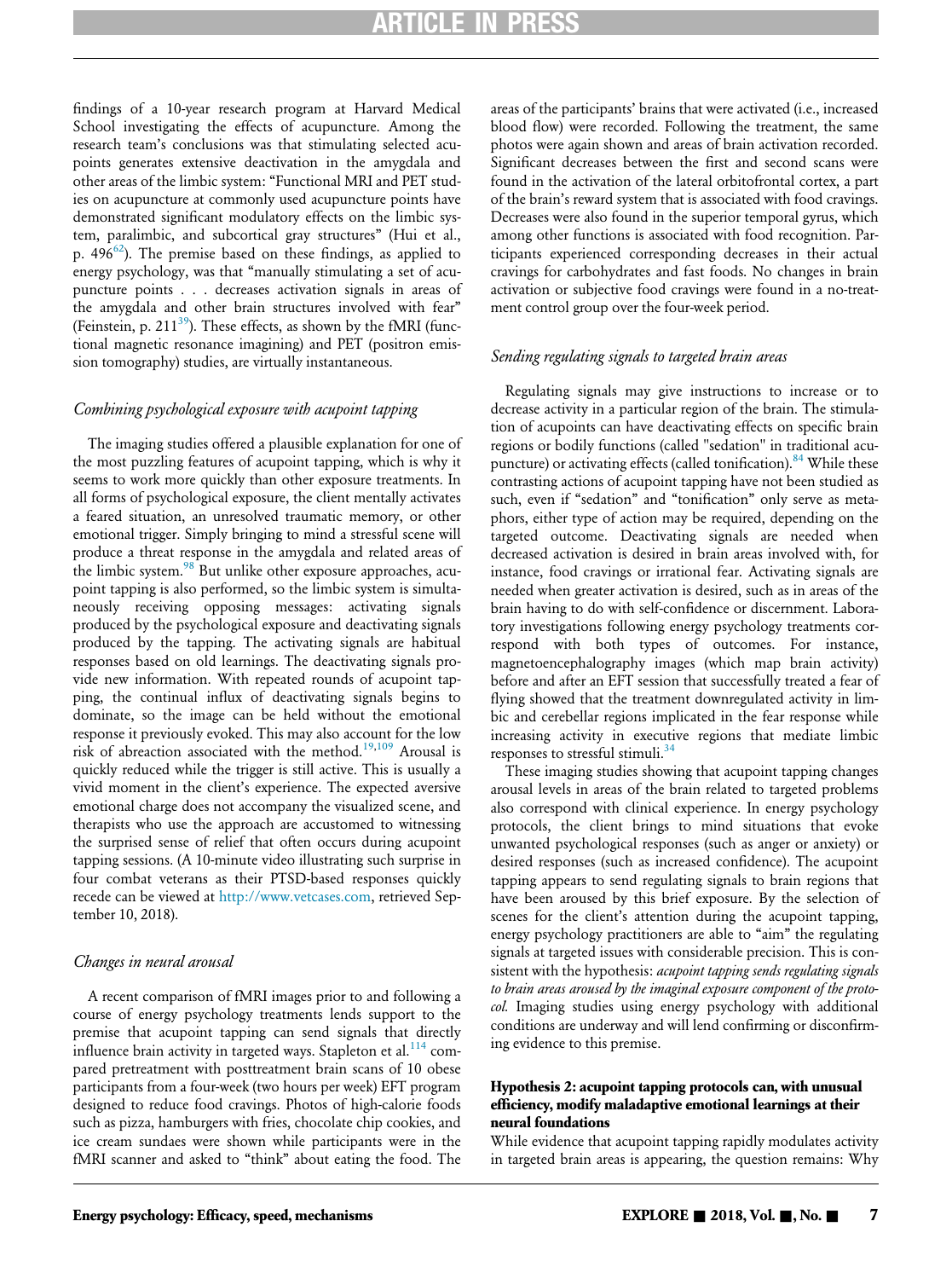would these changes persist? Even if, for instance, applying acupoint tapping while bringing to mind a stimulus that evokes excessive anger reduces limbic system arousal in the moment, why would the person's anger not return the next time the stimulus is encountered? Yet follow-up investigations of energy psychology treatments have consistently shown symptomatic improvements to be durable, even after brief treatments.<sup>[19,41](#page-11-4)</sup>

# The neural pathways that maintain maladaptive feelings, thoughts, and behavior

Up until the 1990s, most neuroscientists agreed that once a deep emotional learning was acquired, it was "forever" (Grecucci et al., para.  $7^{57}$ ). The concept of neuroplasticity did not emerge until the second half of the 20th century (e.g., Bennett et al.<sup>11</sup>), and studies of the brain mechanisms that have evolved for rapidly and decisively countering entrenched maladaptive learnings only began to gain attention in the 1990s (e.g., Nader et al.<sup>89</sup>). The "forever" notion was based on the assumption that after a remembered experience or an old learning was mentally accessed, it was reintegrated into the cognitive system unchanged, like putting a DVD back onto the shelf after having viewed it. This belief had to be revised after chemical agents were used with rodents to disrupt the protein synthesis required for a learned fear to be reintegrated. Because the learning could not be reintegrated, it was as if the fear had peen permanently erased. Subsequent studies with human subjects found that the affective component of the fear memory was able to be neutralized "without changing the actual recollection of the threatening event" (Kindt, p.  $2^{66}$ ). Of particular relevance for psychotherapy were experiments that induced experiences which vividly contradicted what the old learning expected or predicted. When introduced shortly after the old learning was accessed, these experiences caused even deep emotional learnings to be revised to accommodate the new information before being reintegrated.<sup>97</sup>

#### Memory reconsolidation

This process—by which an outdated learning can be transformed while activated, forming new neural pathways that are then integrated into the memory system, replacing earlier repre-sentations-is called "memory reconsolidation".<sup>[35,](#page-11-30)[66](#page-12-30)[,89](#page-13-29)</sup> While many aspects of memory reconsolidation are still being explored, the proposed neural mechanisms seem to explain how memories are formed, stored, retrieved, modified, updated and used" (Alberini and LeDoux, p.  $746<sup>1</sup>$  $746<sup>1</sup>$  $746<sup>1</sup>$ ). Memory reconsolidation has also been shown to be more durable than the extinction training that is the basis of exposure therapies. $85,108$  $85,108$  $85,108$  Extinction does not actually eradicate the old learning. Rather, extinction inhibits the old learning with a neurologically distinct new learning that competes with the old one (thus the term "inhibitory learning" to explain the essential mechanism of extinction). As a result, the symptoms that were extinguished are subject to return.<sup>[108](#page-13-32)</sup> Memory reconsolidation, on the other hand, is believed to transform or completely "depotentiate" (eradicate at the synaptic level) the neural pathways supporting outdated learnings Neurologists have identified three distinctive markers for the depotentiation of a deep emotional learning: (a) an abrupt cessation of an emotional reaction to cues that had evoked that reaction, (b)

the cessation of physiological, behavioral, and mental states that were expressions of the emotional reaction, and (c) the change persists effortlessly with no further corrective measures.<sup>[36](#page-11-31)</sup> Comparisons of extinction training in rats with treatments that used reconsolidation procedures found that the two approaches "engage different mechanisms in the lateral amygdala and lead to a drastically different behavior outcome" (Monfils et al., p.  $953<sup>85</sup>$ ). A difference between the two approaches that has been observed during the treatment process is that extinction is characterized by a general fear-dampening effect while memory reconsolidation results in abrupt changes in fear behavior.<sup>[66](#page-12-30)</sup>

# Memory integration

While memory reconsolidation has for more than two decades been the dominant model for explaining how established learnings can be modified or altogether eliminated (as opposed to inhibited, as occurs when exposure treatments create a new competing learning), some features of the theory have not been supported by experimental evidence.<sup>56</sup> A complementary model for explaining the "embedding of new material into an already existing representation" (Gisquet-Verrier and Riccio, p.  $1^{55}$ ), called "memory integration," has been proposed. This model accounts for experimental findings in which (a) memories were modified without the type of protein synthesis that is believed to be a requirement for memory reconsolidation, (b) learnings that according to reconsolidation theory should have been eradicated at the neural level—and therefore not available for reactivation were reactivated, and (c) timing sequences did not correspond with the requisites of reconsolidation theory. The core difference is that in memory reconsolidation, when a memory is altered following recall, components of the original memory trace are eliminated. The new experience is consolidated into the memory system as essentially a new memory, requiring de novo protein synthesis (synthesized anew from simple molecules). With memory integration theory, on the other hand, the memory can be modified while active and reintegrated without necessarily having eliminated the original memory trace, which is consistent with the finding that from-the-ground-up protein synthesis does not always occur. Both theories are supported by evidence, and further research will determine how they interact and the conditions under which each has greater explanatory power. Memory integration appears to be more applicable for new experiences that augment an earlier learning, leading to incremental changes. Memory reconsolidation appears to be more applicable when a new experience decisively contradicts an old learning at its emotional roots. This causes a depotentiation of the neural pathways that maintain salient aspects of the old learning (e.g., associated physiological, emotional, or behavioral responses) along with the widely observed "abrupt changes"<sup>[66](#page-12-30)</sup> that follow. Meanwhile, it is where the two models overlap, as proposed below, that holds the strongest implications for understanding the neurological mechanisms of acupoint tapping protocols.

## Emotional memories or emotional learnings

A distinction between "emotional memories" and "emotional learnings" must be made here. In everyday language, emotional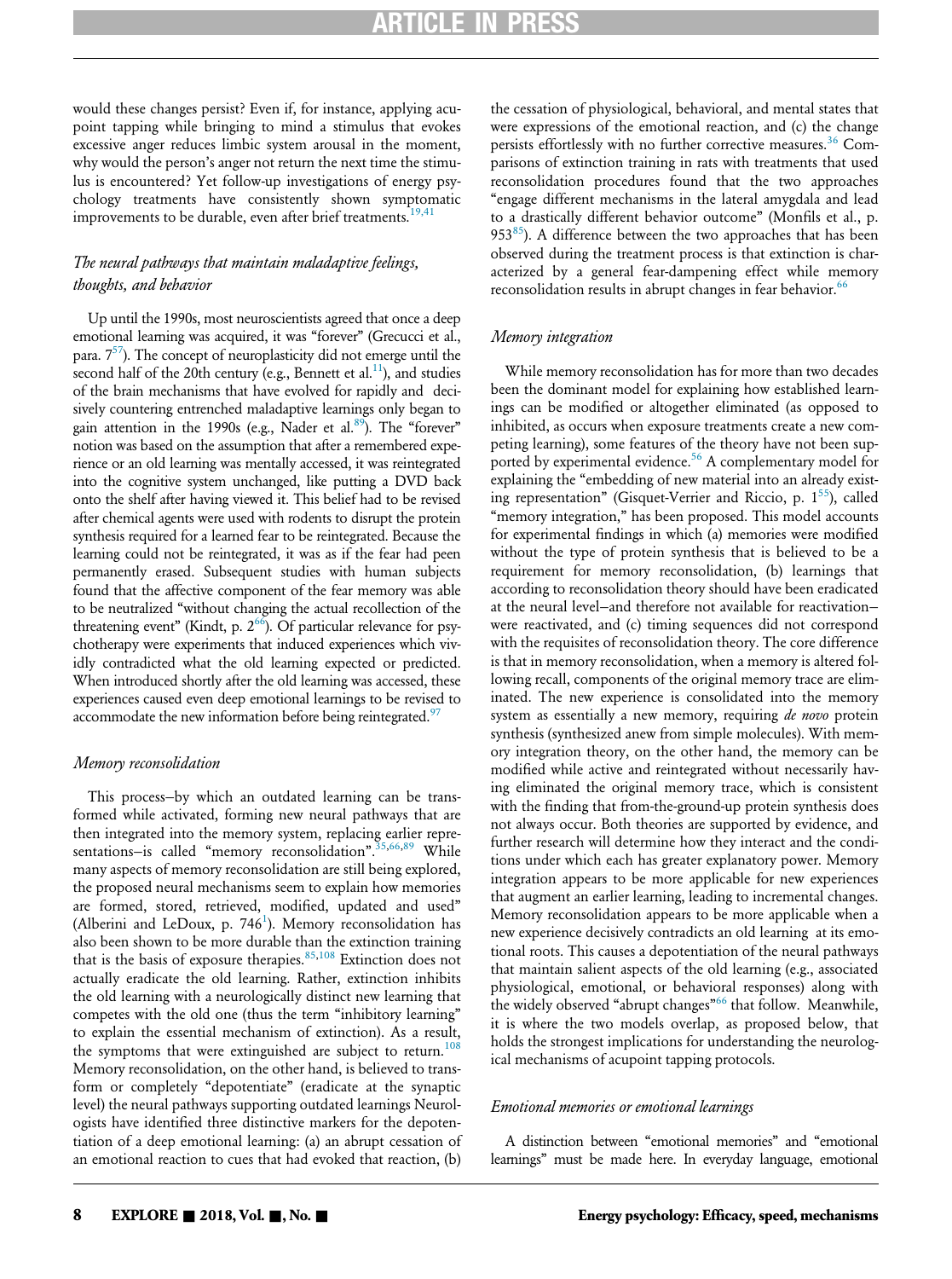memory means "the recollection of specific emotional events" while in neuroscience it also refers to "emotional learning in the recent or distant past" with not only cognitive content but also physiological, emotional, and behavioral components (Kindt, p.  $2^{66}$  $2^{66}$  $2^{66}$ ). "Memory" in memory reconsolidation theory and memory integration theory refers to emotional learnings as well as memories. In both theories, the changes to "memory" that occur are not necessarily in the content of the memory, but frequently in the bodily responses, feelings, and behaviors that are associated with the memory or the instructional models based on that memory and others like it.

# An essential ingredient for changing deeply embedded learnings

Learnings that were formed during times of threat or trauma are linked to survival. While extremely durable, they often become outmoded and may be "at the root of a broad range of mental disorders, from anxiety disorders to PTSD to addiction and eating disorders" (Kindt, 2018, p.  $2^{66}$ ). Memory reconsolidation theory and memory integration theory provide different explanations of the mechanisms that nature has evolved for updating such memories based on new experiences. A process shared by both explanations, however, is central in the action of acupoint tapping protocols. It has to do with the way emotional learnings can be modified. Any time an emotional learning has been mentally activated, it becomes potentially malleable. It can change depending on what occurs while it is active or shortly thereafter. Specifically, it can be modified if information that adds to or contradicts the old learning is vividly experienced. Known as a "prediction error" experience, the new experience must be different from what the old learning predicts or expects, providing "surprising, but relevant, information" (Kindt, 2018, p.  $4^{66}$ ).

The primary ways psychotherapists evoke experiences that add to or contradict maladaptive emotional learnings while the old learning is still active (whether through the therapist's insight, intuition, or a clinical framework that expedites the process) are by (a) activating a contradictory experience from the client's past that was not being accessed, (b) creating or highlighting a situation within the therapeutic relationship that contradicts the old learning, (c) vividly accessing more recent experiences that contradict the old learning, or (d) facilitating new experiences that are inconsistent with the old learning. If vivid and strong, a single experience that does not conform to the old learning can (unlike in exposure treatment) alter or replace the earlier learning. Clinical trials investigating acupoint tapping outcomes correspond with the experiments that show rapid, durable changes in fear behavior (e.g., Kindt,<sup>[66](#page-12-30)</sup> Monfils et al.,<sup>85</sup> Schiller et al.,  $^{108}$ ).

# How energy psychology protocols change deeply embedded learnings

Energy psychology protocols may, in fact, evidence their greatest strength in their facility for readily generating experiences that definitively and permanently modify outmoded learn-ings.<sup>[40](#page-11-32)[,43](#page-12-33)</sup> They accomplish this through a different process than other psychotherapies. Because stimulating selected acupoints can almost instantly reduce limbic arousal, the expected feelings do not occur while the traumatizing memory or anticipation is

mentally active. A traumatic memory or trigger that produced a physiological threat response is vividly imagined, but after a few rounds of acupoint tapping, the disturbing physiological and emotional responses that were expected are not experienced. The memory or trigger created a visceral expectation that an intense negatively charged emotional reaction would be evoked, but this does not happen because the acupoint stimulation deactivated the limbic system arousal. This mismatch is the necessary ingredient for the types of change described by both reconsolidation theory and integration theory. The scene that was mentally activated is modified in a manner that incorporates the new, unexpected experience, untethered from feelings, beliefs, and behavioral strategies that are inconsistent with the new experience.

# Beyond these hypotheses

Abram Kardiner, one of the foremost pioneers in the understanding and treatment of PTSD, spoke of PTSD's "physiological nucleus" (cited in van der Kolk, p. 217 $^{120}$  $^{120}$  $^{120}$ ). While the role of the prefrontal cortex in the etiology and treatment of PTSD is another rich area of ongoing exploration (e.g., Arnsten<sup>[5](#page-11-33)</sup>), the core of PTSD involves conditioned fear within the limbic system. That has been the focus of the two hypotheses presented here. Imaging studies that show activation of prefrontal executive functions following acupoint tapping (e.g., Di Rienzo et  $al.<sup>34</sup>$  $al.<sup>34</sup>$  $al.<sup>34</sup>$ ) reveal additional levels of processing that are involved in overcoming many fear-based conditions, such as deriving meaning from aversive life events and facilitating "post-traumatic growth" (e.g., Morrill et al. $87$ ).

# Case illustration

Using a hypothetical situation to keep the focus on the pertinent treatment steps, a woman who had been frequently and severely criticized by her father developed an internal model that included an unconscious core belief that she is unworthy along with an interpersonal strategy that requires her to do things so meticulously that they are beyond criticism; a perceptual filter that scans for any hint of criticism; a propensity for such criticism to evoke the same feelings of shame and being unlovable that she felt in the face of her father's criticism; and an impulse, as an adult, to react to new criticism with strong counterattacks. Because deep emotional learnings are generalizations—internal models, perceptual filters, patterns of assessment, and propensities for action based on one or more experiences—a direct way of altering an outdated learning is by focusing on memories that reflect or were instrumental in forming the learning. After assessing the woman's presenting complaints, associated emotional and behavioral patterns, and relevant history, the first round of tapping might be done while she brings to mind an incident in which her father's admonishments were particularly severe. She would be asked to evoke the memory, focus on the most upsetting moment, and give it a 0-to-10 SUD (subjective units of distress) rating. This would be followed by a brief sequence designed to help her accept her feelings about the incident and address any self-judgment. Then the tapping would be introduced, during which she might repeat a brief reminder phrase (such as "Daddy yelled at me in front of my whole class") as she taps on a sequence of about a dozen acupoints for several seconds each.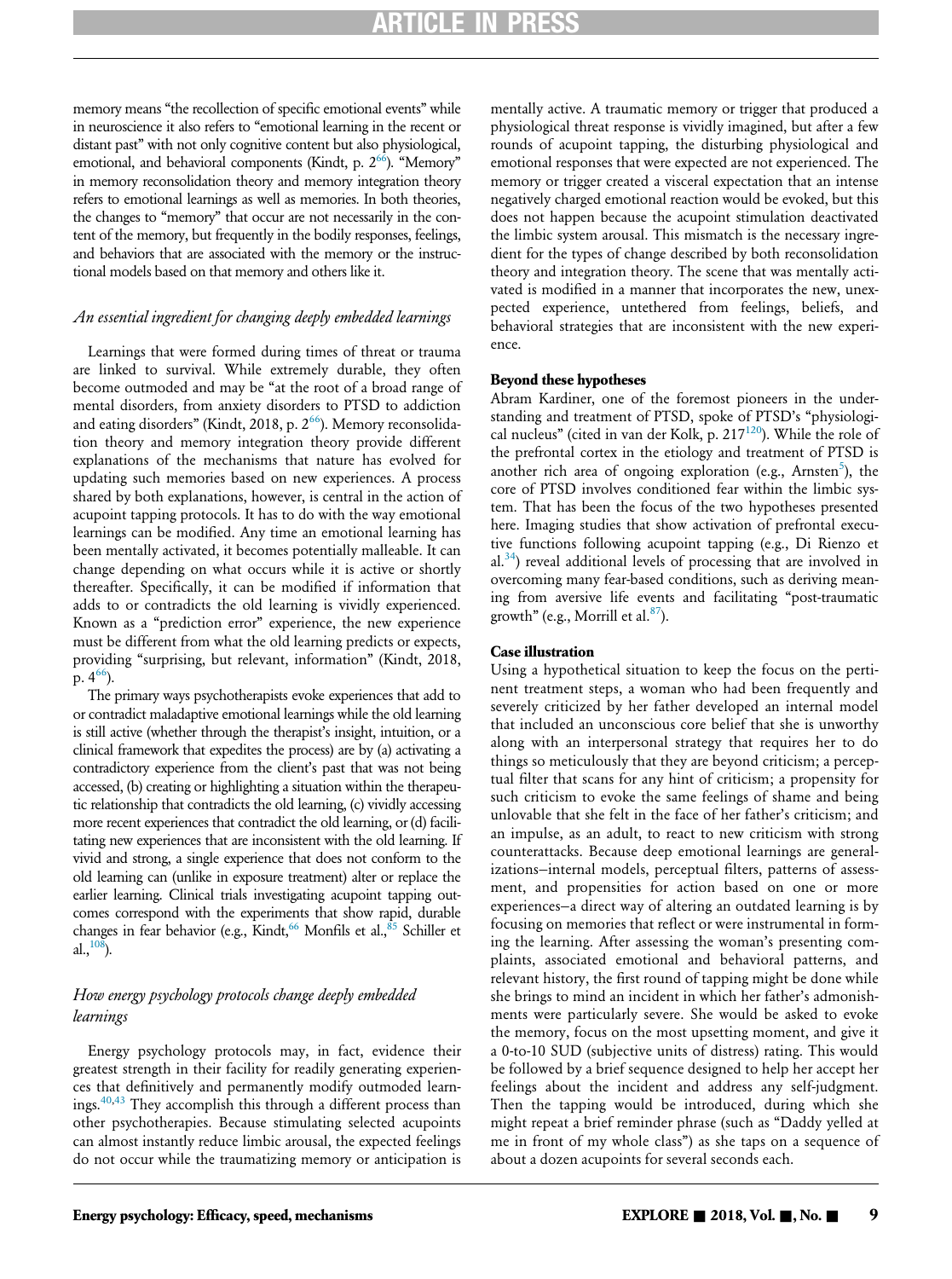# ICLE IN

Another SUD rating might be taken after one or several more tapping rounds. If the intensity of subjective distress has decreased but is not yet down to 0, additional tapping might be initiated using the same or similar wording. If the SUD rating has not decreased, the woman might be asked to describe her thoughts and feelings as she brings the incident to mind. The therapist would listen for aspects of her experience or for cognitions that warrant special focus. Such aspects might include her humiliation, her sense of unworthiness, her belief that everyone is poised to criticize her, the sadness she feels behind her eyes, the queasiness in her stomach. By persistently tracking and tapping on every aspect of the incident that emerges into her awareness until each can be rated at 0, the entire memory may be neutralized. She will be able to activate it with no emotional upset or self-defeating thoughts. This is a "juxtaposition" moment (after Ecker et al. $36$ ), an experience that vividly contradicts what her old learning predicts. It is the ingredient that allows a deep emotional learning to be revised. At this point, another early incident might be addressed, using the same basic protocol, and another, and so on. Eventually, a "generalization effect" takes hold so that similar incidents no longer evoke similar responses. When related early experiences are no longer initiating emotional arousal, the contents of the formative memories have been successfully separated from the physiological and affective reflexes that were associated with them. A more recent experience or an imagined experience in which the old learning would have triggered her into shame or anger might then be identified, with additional tapping applied as needed. Since a typical round of tapping takes only a couple of minutes, multiple scenes and their numerous aspects may be neutralized in a single session.

Because (according to Hypothesis 1) acupoint tapping sends almost instantaneous regulating signals to areas of the brain aroused by the memory, the imaginal exposure that initially generated threat or distress no longer provokes the elevated response. Because the imaginal exposure no longer provokes the expected response, the old learning (according to Hypothesis 2) is disrupted due to the physiological and emotional responses being different from what the old learning predicted. This results in the maladaptive aspects of the old learning (e.g., unwarranted fear, anger, self-doubt) being dispelled in a manner that conforms to the new learning. When this occurs, the client's experience is generally that an important shift has taken place. Enhanced understanding of the client's past and possibilities tends to follow spontaneously or can readily be facilitated with additional rounds of tapping. Conveniently, neither the energy psychology practitioner nor the client need focus on or even be aware that a "juxtaposition experience" must be generated if the unwanted emotional or behavioral response is to be eliminated. The creation of the juxtaposition experience is, as illustrated in the discussion, inherent in the acupoint tapping protocol itself.

# Further contrasts between exposure treatment and acupoint tapping protocols

Similarities between graduated exposure and acupoint tapping protocols include that, in both, a problem-generating trigger is evoked and an intervention is introduced that changes the person's response to the trigger by contradicting what the brain expects or predicts when the trigger is present. In exposure

therapy for treating the fear of flying, for instance, the client might first be shown a photo of an airplane. Despite any anxiety that may arise, the instructions are to stay with the experience. Simultaneous diaphragmatic breathing, mindfulness, or other relaxation techniques may be introduced. The brain had associated an aversive external consequence with the trigger, and when nothing harmful occurs as the body relaxes, the threat response gradually diminishes. Another scene is selected that includes a measured increase in the arousal value of the trigger, such as imagining boarding a plane. The same procedure is applied, and scenes whose evocative power gradually increase are presented, up to in vivo experiences, until each element of flying can be tolerated. With acupoint tapping, the initial scene might be more aversive, such as recalling a panic response on a recent flight. But the memory is paired with acupoint tapping, which quickly reduces the limbic system activation. While in exposure treatment the expectation of an external event (something bad happening) is contradicted, with acupoint tapping protocols, the expectation of an *internal* event (e.g., panic or rage) is contradicted. The emotion that was experienced in the earlier event, and that was briefly reexperienced when the event was recalled, is no longer experienced in the presence of the memory after the tapping has been applied. The juxtaposition experience that modifies the learning has occurred. This produces shifts that are more rapid and durable than those generated by graduated exposure.

# Other mechanisms

Other causal mechanisms for acupoint tapping have also been proposed. Schwarz<sup>[110](#page-13-34)</sup> has suggested that acupoint tapping mediates the vagal system, restoring a sense of safety in traumatized individuals. Ruden<sup>[105](#page-13-35),[106](#page-13-36)</sup> has incorporated brain imaging and related neurological findings into a sophisticated biochemical model of the actions of acupoint tapping and other forms of psychosensory stimulation. Specifically, certain types of touch produce an electromagnetic field that—when interacting with the neurons in the lateral nucleus of the amygdala activated by a traumatic memory—create oscillations within the neurons. These oscillations act to depotentiate the receptors that maintain the fear component of the memory, preventing future exposure from causing the release of stress hormones. Harper $60$  and Carletto et al. $15$  have reported that repetitive sensory stimulation can generate large increases in delta wave activity in areas of the brain involved in fear memories, as detected by EEG readings. After several minutes of stimulation, these amplified delta waves disrupted activated memory networks, reminiscent of the "natural memory editing system" found in delta-wave sleep (Harper, p.  $61^{60}$ ). Glutamate receptors on synapses that mediate a fear memory were "depotentiated by these powerful waves of neuronal firing" (p. 61). When the neural circuits in the amygdala that maintain the threat response are deactivated in this manner (during virtually any exposure therapy protocol that also employs repetitive stimulation on upper parts of the body, such as acupoint tapping, according to Harper's findings), "the material basis of the fear memory has been removed" (p. 64).

While further research is needed to evaluate these formulations, they are compatible with the two mechanisms postulated above: the roles of acupoint tapping in the rapid modulation of activity in targeted brain areas and in facilitating durable changes in the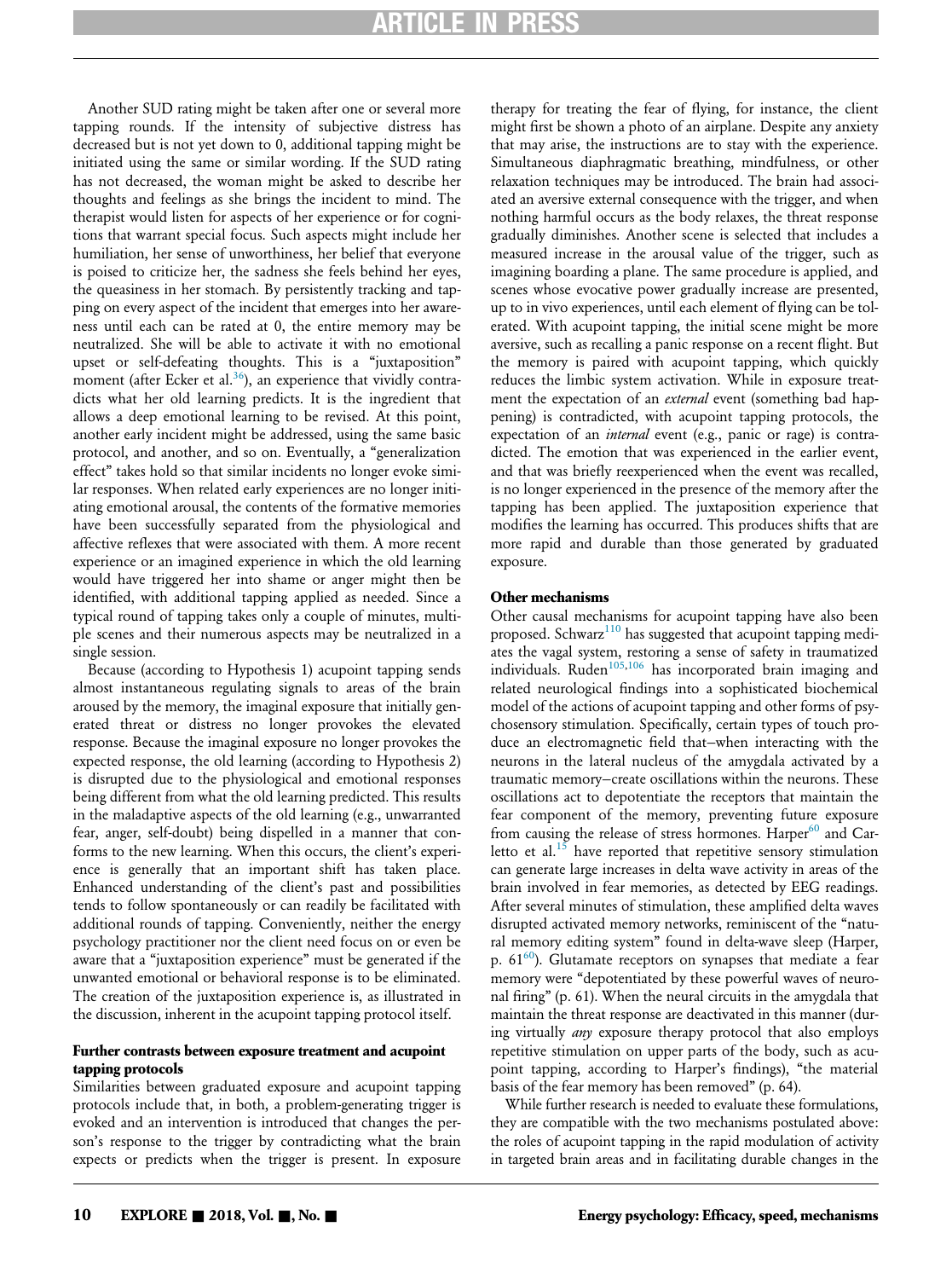neural pathways that maintain outmoded learnings. Particularly in the broad spectrum of trauma-based psychological difficulties, these two types of neural activity can, in themselves, impact and transform what Kardiner called the "physiological nucleus" of the condition. They interact in a reciprocal manner and are consistent with existing clinical and neurological evidence.

# DISCUSSION

This review has presented the primary tenets of energy psychology, salient criticisms of the approach, and research-based responses to those criticisms. Three challenges in pursuing these aims have involved (a) providing a concise yet trustworthy assessment of the efficacy literature, (b) formulating a coherent explanation of the mechanisms by which the counterintuitive observation that tapping on the skin seems to play an instrumental role in bringing about positive clinical outcomes, and (c) a balanced presentation given the undeniable bias resulting from the author's identification with the approach, as highlighted in the disclosure statement accompanying the paper.

#### **Efficacy**

With more than 100 clinical trials, a comprehensive review of existing research would rightfully adhere to formal guidelines such as the PRISMA criteria for reporting systematic reviews and meta-analyses.<sup>[75](#page-12-35)</sup> Given space limitations and the broader objectives of this review, adequately addressing each point in the PRISMA checklist was not feasible. However, the assessment of research pertinent to the efficacy and speed of energy psychology protocols was informed by PRISMA's most essential principles concerning transparency in relation to the review's objectives, study selection and appraisal methods, measures taken to address publication bias, client safety, and the conclusions reached.

# Mechanisms of action

The two hypothesized neurological processes by which energy psychology protocols bring about rapid and lasting clinical change are built upon existing empirical knowledge, but they have not been tested as such. While two recent brain imaging studies of acupoint tapping treatments $34,114$  $34,114$  have produced findings that are consistent with these hypotheses, additional imaging studies are needed. In addition, any theoretical model is constrained by the limitations of the empirical knowledge at its foundation, and current understanding about the mechanisms involved in modifying emotional learnings leaves many fundamental questions unanswered.

#### First-person reflection on author bias

<span id="page-10-2"></span><span id="page-10-1"></span><span id="page-10-0"></span>My first academic appointment, in the Department of Psychiatry and Behavioral Sciences at Johns Hopkins, was in 1972. More than 200 psychotherapies and personal development approaches had been identified by that time. One of my assignments was to do research for a state-funded investigation of a sample including 46 of the new therapies to assess their potential contributions to community psychiatry. I learned a great deal about therapeutic innovation while on that project, including the contagious power of a therapist's passions and beliefs, the veiled differences between true innovation and "old wine in new skins," and the powerful influence of expectation on clinical outcomes. Meanwhile, I have also been providing clinical services, part time, as a licensed psychologist since 1974. In

2001, I began to integrate energy psychology protocols into my practice. Based upon my subjective but compelling sense that the techniques were markedly decreasing the treatment time required to achieve equivalent or stronger outcomes and that they constituted the most effective clinical innovation I'd encountered since the Hopkins study, I became a student and an advocate of the approach. This was prior to the point that research support (to my great relief) began to emerge. To counter the bias that is inevitably involved in such a shift of clinical allegiance, I have endeavored in this paper to accurately describe the most salient criticisms of the method and to address each with a balanced, evidence-based account. While the paper's assertions are rooted in an advocate's experience and should be read with due vigilance, they are offered in a manner that attempts to provide enough information to allow scrutiny by interested clinicians and investigators while also pointing to areas where further research is needed.

# **CONCLUSION**

Energy psychology is a controversial modality that integrates contemporary clinical methods with concepts and techniques derived from ancient healing systems, most frequently acupuncture and acupressure. While claims of rapid benefits with a range of conditions were widely publicized before any research backing had been presented, the past decade has seen a surge of efficacy studies. These studies constitute a growing body of evidence that is supportive of the approach. Two testable hypotheses for explaining the brain mechanisms that might produce the strong clinical outcomes reported in the research literature, based on current neurological understanding, were presented. Potential advantages of integrating the stimulation of acupoints within more conventional treatment approaches, based on existing evidence, include enhanced speed and a facility for efficiently modifying deep emotional learnings that are no longer adaptive.

### ACKNOWLEDGEMENTS

The author wishes to thank Phil Mollon, Philip Friedman, Shoshana Garfield, David MacKay, and Maarten Aalberse for their useful suggestions while the manuscript was being developed.

#### **DISCLOSURE**

The author conducts trainings, provides clinical services, and has written books related to the approach examined in this paper.

# **REFERENCES**

- 1. Alberini CM, LeDoux JE. Memory reconsolidation. Curr Biol. 2013;23 (17):R746–R750. [https://doi.org/10.1016/j.cub.2013.06.046.](https://doi.org/10.1016/j.cub.2013.06.046)
- 2. Al-Hadethe A, Hunt N, Al-Qaysi G, Thomas S. Randomised controlled study comparing two psychological therapies for posttraumatic stress disorder (PTSD): Emotional Freedom Techniques (EFT) vs. Narrative Exposure Therapy (NET). J Traum Stress Disord Treat. 2015;4(4). [https://](https://doi.org/10.4172/2324-8947.1000145) [doi.org/10.4172/2324-8947.1000145.](https://doi.org/10.4172/2324-8947.1000145)
- 3. [American Psychological Association.](http://refhub.elsevier.com/S1550-8307(18)30351-3/sbref0003) Clinical Practice Guideline for [the Treatment of Posttraumatic Stress Disorder \(PTSD\) in Adults](http://refhub.elsevier.com/S1550-8307(18)30351-3/sbref0003). Wash[ington, DC: Author; 2017.](http://refhub.elsevier.com/S1550-8307(18)30351-3/sbref0003)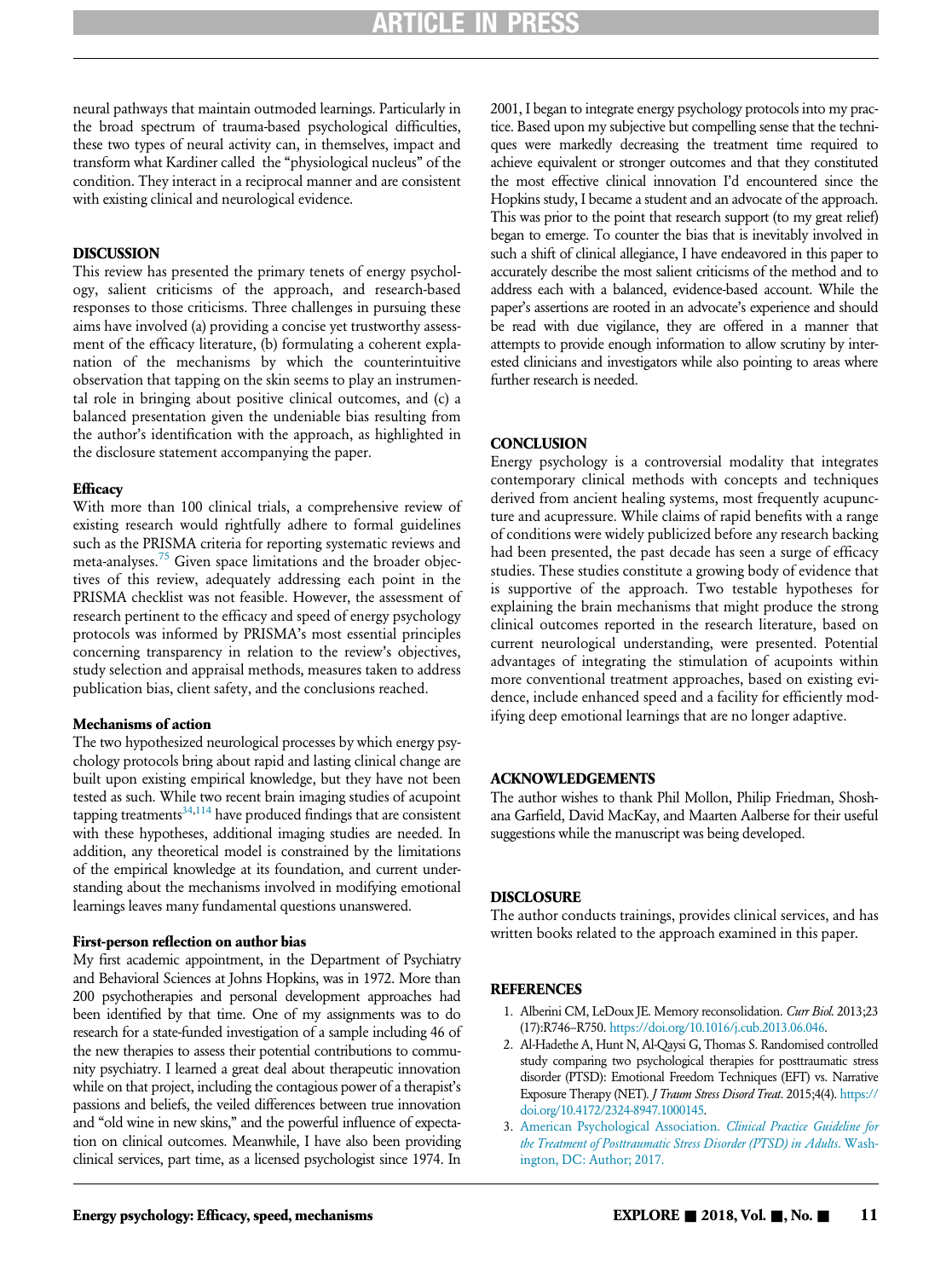- <span id="page-11-17"></span><span id="page-11-7"></span>4. [Andrade J, Feinstein D. Energy psychology: theory, indications,](http://refhub.elsevier.com/S1550-8307(18)30351-3/sbref0004) evidence. In: Feinstein D, [Energy Psychology Interactive](http://refhub.elsevier.com/S1550-8307(18)30351-3/sbref0004). Ashland, [OR: Innersource; 2004:199](http://refhub.elsevier.com/S1550-8307(18)30351-3/sbref0004)–214.
- <span id="page-11-33"></span><span id="page-11-1"></span>5. Arnsten AF. Stress weakens prefrontal networks: molecular insults to higher cognition. Nat Neurosci. 2015;18:1376-1385. [https://doi.](https://doi.org/10.1038/nn.4087) [org/10.1038/nn.4087.](https://doi.org/10.1038/nn.4087)
- <span id="page-11-21"></span><span id="page-11-8"></span>6. Au DW, Tsang HW, Ling PP, Leung CH, Ip PK, Cheung WM. Effects of acupressure on anxiety: a systematic review and metaanalysis. Acupunct Med. 2015;33(5):353. [https://doi.org/10.1136/](https://doi.org/10.1136/acupmed-2014-010720) [acupmed-2014-010720.](https://doi.org/10.1136/acupmed-2014-010720)
- <span id="page-11-12"></span>7. Bai Y, Wang J, Wu J, et al. Review of evidence suggesting that the fascia network could be the anatomical basis for acupoints and meridians in the human body. Evidence-Based Complement Altern Med. 2011. [https://](https://doi.org/10.1155/2011/260510) [doi.org/10.1155/2011/260510. Online publication.](https://doi.org/10.1155/2011/260510)
- <span id="page-11-24"></span><span id="page-11-22"></span>8. [Baker AH, Carrington P, Putilin D. Theoretical and methodologi](http://refhub.elsevier.com/S1550-8307(18)30351-3/sbref0008)[cal problems in research on emotional freedom techniques \(EFT\)](http://refhub.elsevier.com/S1550-8307(18)30351-3/sbref0008) [and other meridian based therapies.](http://refhub.elsevier.com/S1550-8307(18)30351-3/sbref0008) Psychol J. 2009;6(2):34–46.
- <span id="page-11-16"></span><span id="page-11-0"></span>9. Bakker GM. The current status of energy psychology: extraordinary claims with less than ordinary evidence. Clin Psychol. 2013;17 (3):91–99. [https://doi.org/10.1111/cp.12020.](https://doi.org/10.1111/cp.12020)
- <span id="page-11-5"></span>10. Bakker GM. A bigger swamp is still a swamp: comments on Feinstein. Energy Psychol Theory Res Treat. 2014;6(1):44–47. [https://doi.org/](https://doi.org/10.9769/EPJ.2014.6.1.GB) [10.9769/EPJ.2014.6.1.GB.](https://doi.org/10.9769/EPJ.2014.6.1.GB)
- <span id="page-11-29"></span>11. Bennett EL, Diamond MC, Krech D, Rosenzweig MR. Chemical and anatomical plasticity of the brain. Science. 1964;146:610-619. [https://doi.org/10.1126/science.146.3644.610.](https://doi.org/10.1126/science.146.3644.610)
- <span id="page-11-26"></span><span id="page-11-19"></span><span id="page-11-15"></span>12. Benor DJ, Ledger K, Toussaint L, Hett G, Zaccaro D. Pilot study of emotional freedom techniques, wholistic hybrid derived from eye movement desensitization and reprocessing and emotional freedom technique, and cognitive behavioral therapy for treatment of test anxiety in university students. Explor J Sci Heal. 2009;5:338-340. [https://doi.org/10.1016/j.explore.2009.08.001.](https://doi.org/10.1016/j.explore.2009.08.001)
- <span id="page-11-23"></span><span id="page-11-20"></span>13. Brown RC, Witt A, Fegert JM, Keller F, Rassenhofer M, Plener PL. Psychosocial interventions for children and adolescents after man-made and natural disasters: a meta-analysis and systematic review. Psychol Med. 2017;47:1893–1905. [https://doi.org/10.1017/S0033291717000496.](https://doi.org/10.1017/S0033291717000496)
- <span id="page-11-25"></span><span id="page-11-13"></span>14. Callahan R. Five Minute Phobia Cure[. Wilmington, DE: Enterprise;](http://refhub.elsevier.com/S1550-8307(18)30351-3/sbref0014) [1985.](http://refhub.elsevier.com/S1550-8307(18)30351-3/sbref0014)
- <span id="page-11-34"></span><span id="page-11-10"></span>15. Carletto S, Borsato T, Pagani M. The role of slow wave sleep in memory pathophysiology: focus on post-traumatic stress disorder and eye movement desensitization and reprocessing. Front Psychol. 2017;8:2050. [https://doi.org/10.3389/fpsyg.2017.02050.](https://doi.org/10.3389/fpsyg.2017.02050)
- <span id="page-11-28"></span><span id="page-11-11"></span>16. Chen CW, Tai CJ, Choy CS, et al. Wave-induced flow in meridians demonstrated using photoluminescent bioceramic material on acupuncture points. Evidence-Based Complement Altern Med. 2013;739293. [https://doi.org/10.1155/2013/739293.](https://doi.org/10.1155/2013/739293)
- <span id="page-11-30"></span><span id="page-11-18"></span>17. [Chatwin H, Stapleton P, Porter B, Devine S, Sheldon T. The effec](http://refhub.elsevier.com/S1550-8307(18)30351-3/sbref0016)[tiveness of cognitive behavioral therapy and emotional freedom](http://refhub.elsevier.com/S1550-8307(18)30351-3/sbref0016) [techniques in reducing depression and anxiety among adults: a](http://refhub.elsevier.com/S1550-8307(18)30351-3/sbref0016) pilot study. [Integr Med A Clin J](http://refhub.elsevier.com/S1550-8307(18)30351-3/sbref0016). 2016;15(2):27–34.
- <span id="page-11-31"></span><span id="page-11-9"></span>18. Chen MN, Chien LW, Liu CF. Acupuncture or acupressure at the sanyinjiao (SP6) acupoint for the treatment of primary dysmenorrhea: a meta-analysis. Evidence-Based Complement Altern Med. 2013;2013. [https://doi.org/10.1155/2013/493038.](https://doi.org/10.1155/2013/493038)
- <span id="page-11-14"></span><span id="page-11-6"></span><span id="page-11-4"></span>19. Church D. Clinical EFT as an evidence-based practice for the treatment of psychological and physiological conditions. Psychology. 2013a;4(8):645–654. [https://doi.org/10.4236/psych.2013.48092.](https://doi.org/10.4236/psych.2013.48092)
- <span id="page-11-27"></span><span id="page-11-2"></span>20. [Church D. Clinical EFT \(Emotional Freedom Techniques\) as single](http://refhub.elsevier.com/S1550-8307(18)30351-3/sbref0019) [session therapy: cases, research, indications, and cautions. In:](http://refhub.elsevier.com/S1550-8307(18)30351-3/sbref0019) Hoyt M, Talmon M, eds. [Capturing the moment: single session therapy](http://refhub.elsevier.com/S1550-8307(18)30351-3/sbref0019) and walk-in service[. Bethel, CT: Crown House; 2013b:125](http://refhub.elsevier.com/S1550-8307(18)30351-3/sbref0019)–150.
- <span id="page-11-32"></span><span id="page-11-3"></span>21. Church D. The EFT Manual[. 3rd ed. Santa Rosa, CA: Energy Psy](http://refhub.elsevier.com/S1550-8307(18)30351-3/sbref0020)[chology Press; 2013c.](http://refhub.elsevier.com/S1550-8307(18)30351-3/sbref0020)
- 22. Church D, Feinstein D, Palmer-Hoffman J, Stein PK, Tranguch A. Empirically supported psychological treatments: the challenge of evaluating clinical innovations. J Nerv Mental Dis. 2014;202 (10):699–709. [https://doi.org/10.1097/NMD.0000000000000188.](https://doi.org/10.1097/NMD.0000000000000188)
- 23. Church D, Hawk C, Brooks A, et al. Psychological trauma in veterans using EFT (Emotional Freedom Techniques): a randomized controlled trial. J Nerv Mental Dis. 2013;201:153-160. [https://doi.](https://doi.org/10.1097/NMD.0b013e31827f6351) [org/10.1097/NMD.0b013e31827f6351.](https://doi.org/10.1097/NMD.0b013e31827f6351)
- 24. Church D, Nelms J. Pain, range of motion, and psychological symptoms in a population with frozen shoulder: a randomized controlled dismantling study of Clinical EFT (Emotional Freedom Techniques). Arch Sci Psychol. 2016;15(1):38–48. [https://](https://doi.org/10.1037/arc0000028) [doi.org/10.1037/arc0000028.](https://doi.org/10.1037/arc0000028)
- 25. Church D, Pina O, Reategui C, Brooks A. Single session reduction ~ of the intensity of traumatic memories in abused adolescents after EFT: a randomized controlled pilot study. Traumatology. 2011;32 (1):112–122. [https://doi.org/10.1177/1534765611426788.](https://doi.org/10.1177/1534765611426788)
- 26. [Church D, Stapleton P, Yang A, Gallo F. Is tapping on acupunc](http://refhub.elsevier.com/S1550-8307(18)30351-3/sbref0025)[ture points an active ingredient in Emotional Freedom Techniques](http://refhub.elsevier.com/S1550-8307(18)30351-3/sbref0025) [\(EFT\)? A review and meta-analysis of comparative studies.](http://refhub.elsevier.com/S1550-8307(18)30351-3/sbref0025) *J Nerv* Mental Dis. 2018; (in press).
- 27. Church D, Yount G, Brooks AJ. The effect of Emotional Freedom Techniques (EFT) on stress biochemistry: a randomized controlled trial. *J Nerv Mental Dis.* 2012;200:891-896. [https://doi.org/](https://doi.org/10.1097/NMD.0b013e31826b9fc1) [10.1097/NMD.0b013e31826b9fc1.](https://doi.org/10.1097/NMD.0b013e31826b9fc1)
- 28. Church D, Yount G, Rachlin K, Fox L, Nelms J. Epigenetic effects of PTSD remediation in veterans using Clinical EFT (Emotional Freedom Techniques): a randomized controlled trial. Am J Heal Promot. 2018;32:112–122. [https://doi.org/10.1177/089011711666115.](https://doi.org/10.1177/089011711666115)
- 29. Clond M. Emotional freedom techniques for anxiety: a systematic review with meta-analysis. *J Nerv Mental Dis*. 2016;204:388-395. [https://doi.org/10.1097/NMD.0000000000000483.](https://doi.org/10.1097/NMD.0000000000000483)
- 30. [Connolly S, Sakai C. Brief trauma intervention with Rwandan](http://refhub.elsevier.com/S1550-8307(18)30351-3/sbref0029) [genocide survivors using Thought Field Therapy.](http://refhub.elsevier.com/S1550-8307(18)30351-3/sbref0029) Int J Emerg Mental Heal[. 2011;13\(3\):161](http://refhub.elsevier.com/S1550-8307(18)30351-3/sbref0029)-172.
- 31. [Connolly SM, Roe-Sepowitz D, Sakai CE, Edwards J. Utilizing com](http://refhub.elsevier.com/S1550-8307(18)30351-3/sbref0030)[munity resources to treat PTSD: a randomized controlled study](http://refhub.elsevier.com/S1550-8307(18)30351-3/sbref0030) [using Thought Field Therapy.](http://refhub.elsevier.com/S1550-8307(18)30351-3/sbref0030) Afr J Traum Stress. 2013;3(1):24-32.
- 32. [de Vernejoul P, Albar](http://refhub.elsevier.com/S1550-8307(18)30351-3/sbref0030a)ède P, Darras JC. Nuclear medicine and acu[puncture message transmission.](http://refhub.elsevier.com/S1550-8307(18)30351-3/sbref0030a) *J Nucl Med*. 1992;33:409-412.
- 33. Devilly GJ. Power therapies and possible threats to the science of psychology and psychiatry. Aust N Z J Psychiatry. 2005;39:437-445. [https://doi.org/10.1080/j.1440-1614.2005.01601.x.](https://doi.org/10.1080/j.1440-1614.2005.01601.x)
- 34. Di Rienzo F, Saruco E, Daligault S, et al. Neuropsychological correlates of an energy psychology intervention on flight phobia: a MEG single-case study. (Submitted for publication). 2019.
- 35. Ecker B. Clinical translation of memory reconsolidation research: therapeutic methodology for transformational change by erasing implicit emotional learnings driving symptom production. Int J Neuropsychother. 2018;6(1):1–92. [https://doi.org/10.12744/ijnpt.2018.0001-0092.](https://doi.org/10.12744/ijnpt.2018.0001-0092)
- 36. Ecker B, Ticic R, Hulley L. [Unlocking the Emotional Brain: Eliminat](http://refhub.elsevier.com/S1550-8307(18)30351-3/sbref0033)[ing Symptoms at Their Roots Using Memory Reconsolidation](http://refhub.elsevier.com/S1550-8307(18)30351-3/sbref0033). New [York, NY: Routledge; 2012.](http://refhub.elsevier.com/S1550-8307(18)30351-3/sbref0033)
- 37. [Ernst E, White A, eds.](http://refhub.elsevier.com/S1550-8307(18)30351-3/sbref0034) Acupuncture: A Scientific Appraisal. Atlanta, [GA: Butterworth-Heinemann; 1999.](http://refhub.elsevier.com/S1550-8307(18)30351-3/sbref0034)
- 38. [Feinstein D. Examining the controversy over energy psychology.](http://refhub.elsevier.com/S1550-8307(18)30351-3/sbref0035) Psychother Networker[. 2005, January;29\(1\):77](http://refhub.elsevier.com/S1550-8307(18)30351-3/sbref0035)–82.
- 39. Feinstein D. Energy psychology: a review of the preliminary evidence. Psychother Theory Res Pract Train. 2008;45(2):199-213. [https://doi.org/10.1037/0033-3204.45.2.199.](https://doi.org/10.1037/0033-3204.45.2.199)
- 40. [Feinstein D. Rapid treatment of PTSD: why psychological exposure](http://refhub.elsevier.com/S1550-8307(18)30351-3/sbref0037) [with acupoint tapping may be effective.](http://refhub.elsevier.com/S1550-8307(18)30351-3/sbref0037) Psychother Theory Res Pract Train[. 2010;47:385](http://refhub.elsevier.com/S1550-8307(18)30351-3/sbref0037)–402.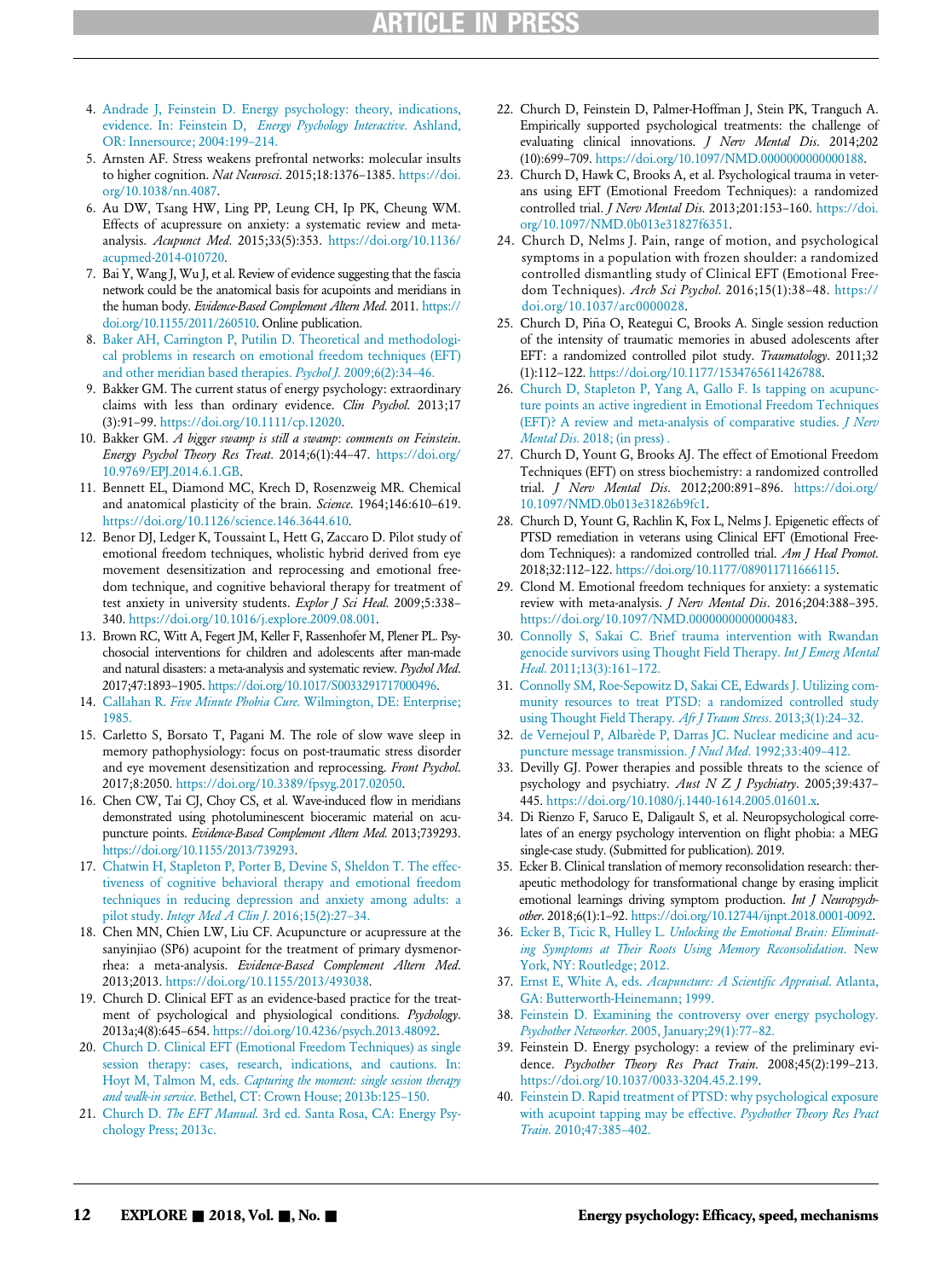- <span id="page-12-34"></span>41. Feinstein D. Acupoint stimulation in treating psychological disorders: evidence of efficacy. Rev Gen Psychol. 2012a;16:364–380. [https://doi.org/10.1037/a0028602.](https://doi.org/10.1037/a0028602)
- <span id="page-12-27"></span><span id="page-12-14"></span>42. Feinstein D. What does energy have to do with energy psychology? Energy Psychol Theory Res Treat. 2012b;4(2):59–80. [https://doi.org/](https://doi.org/10.9769/EPJ.2012.4.2.DF) [10.9769/EPJ.2012.4.2.DF.](https://doi.org/10.9769/EPJ.2012.4.2.DF)
- <span id="page-12-33"></span><span id="page-12-28"></span>43. [Feinstein D. How energy psychology changes deep emotional](http://refhub.elsevier.com/S1550-8307(18)30351-3/sbref0040) learnings. [Neuropsychologist](http://refhub.elsevier.com/S1550-8307(18)30351-3/sbref0040). 2015;10:38–49.
- <span id="page-12-21"></span><span id="page-12-1"></span>44. Feinstein D. A survey of energy psychology practitioners: who they are, what they do, who they help. Energy Psychol Theory Res Treat. 2016;8(1):33–39. [https://doi.org/10.9769/EPJ.2016.08.1.DF.](https://doi.org/10.9769/EPJ.2016.08.1.DF)
- <span id="page-12-18"></span>45. Finando S, Finando D. Qi, acupuncture, and the fascia: a reconsideration of the fundamental principles of acupuncture. J Altern Complement Med. 2012;18:880–886. [https://doi.org/](https://doi.org/10.1089/acm.2011.0599) [10.1089/acm.2011.0599.](https://doi.org/10.1089/acm.2011.0599)
- <span id="page-12-25"></span><span id="page-12-24"></span>46. Ford JD. Complex PTSD: research directions for nosology/assessment, treatment, and public health. Eur J Psychotraumatol. 2015;6:27584. [https://doi.org/10.3402/ejpt.v6.27584.](https://doi.org/10.3402/ejpt.v6.27584)
- <span id="page-12-13"></span><span id="page-12-5"></span>47. Gach MR, Henning BA. [Acupressure Emotional Healing](http://refhub.elsevier.com/S1550-8307(18)30351-3/sbref0043). New York, [NY: Bantam; 2004.](http://refhub.elsevier.com/S1550-8307(18)30351-3/sbref0043)
- <span id="page-12-22"></span>48. Gaesser AH, Karan OC. A randomized controlled comparison of Emotional Freedom Technique and Cognitive-Behavioral Therapy to reduce adolescent anxiety: a pilot study. J Altern Complement Med. 2017;23(2). [https://doi.org/10.1089/acm.2015.0316.](https://doi.org/10.1089/acm.2015.0316)
- <span id="page-12-30"></span><span id="page-12-0"></span>49. Gallo FP. [Energy Psychology: Explorations at the Interface of Energy, Cogni](http://refhub.elsevier.com/S1550-8307(18)30351-3/sbref0045)tion, Behavior, and Health[. 2nd ed. New York, NY: CRC Press; 2004.](http://refhub.elsevier.com/S1550-8307(18)30351-3/sbref0045)
- <span id="page-12-6"></span><span id="page-12-2"></span>50. Gaudiano BA, Brown LA, Miller IW. Tapping their patients' problems away? Characteristics of psychotherapists using energy meridian techniques. Res Soc Work Pract. 2012;22:647–655. [https://doi.](https://doi.org/10.1177/1049731512448468) [org/10.1177/1049731512448468.](https://doi.org/10.1177/1049731512448468)
- <span id="page-12-23"></span><span id="page-12-9"></span>51. [Gene-Cos N, Fisher J, Ogden P, Cantrell A. Sensorimotor psycho](http://refhub.elsevier.com/S1550-8307(18)30351-3/sbref0047)[therapy group therapy in the treatment of complex PTSD.](http://refhub.elsevier.com/S1550-8307(18)30351-3/sbref0047) Ann Psy[chiatry Mental Heal](http://refhub.elsevier.com/S1550-8307(18)30351-3/sbref0047). 2016;4(6):1080.
- <span id="page-12-19"></span><span id="page-12-4"></span>52. Geronilla L, Minewiser L, Mollon P, McWilliams M, Clond M. EFT (Emotional Freedom Techniques) remediates PTSD and psychological symptoms in veterans: a randomized controlled replication trial. Energy Psychol Theory Res Treat. 2016;8(2):29–41. [https://](https://doi.org/10.9769/EPJ.2016.8.2.LG) [doi.org/10.9769/EPJ.2016.8.2.LG.](https://doi.org/10.9769/EPJ.2016.8.2.LG)
- <span id="page-12-17"></span><span id="page-12-15"></span><span id="page-12-12"></span>53. Gillespie PG, Walker RG. Molecular basis of mechanosensory transduction. Nature. 2001;413:194–202. [https://doi.org/10.1038/](https://doi.org/10.1038/35093011) [35093011.](https://doi.org/10.1038/35093011)
- <span id="page-12-20"></span><span id="page-12-7"></span>54. Gilomen SA, Lee CW. The efficacy of acupoint stimulation in the treatment of psychological distress: a meta-analysis. J Behav Ther Exp Psychiatry. 2015;48:140–148. [https://doi.org/10.1016/j.jbtep.2015.03.012.](https://doi.org/10.1016/j.jbtep.2015.03.012)
- <span id="page-12-32"></span><span id="page-12-3"></span>55. Gisquet-Verrier P, Riccio DC. Memory integration: an alternative to the consolidation/reconsolidation hypothesis. Prog Neurobiol 2018. [https://doi.org/10.1016/j.pneurobio.2018.10.002. \[Epub](https://doi.org/10.1016/j.pneurobio.2018.10.002) [ahead of print\].](https://doi.org/10.1016/j.pneurobio.2018.10.002)
- <span id="page-12-31"></span><span id="page-12-16"></span>56. Gisquet-Verrier P, Lynch JF, Cutolo P, et al. Integration of new information with active memory accounts for retrograde amnesia: a challenge to the consolidation/reconsolidation hypothesis. *J Neurosci*. 2015;35:11623–11633. [https://doi.org/10.1523/JNEUROSCI.1386-](https://doi.org/10.1523/JNEUROSCI.1386-15.2015) [15.2015.](https://doi.org/10.1523/JNEUROSCI.1386-15.2015)
- <span id="page-12-35"></span><span id="page-12-29"></span>57. Grecucci1 A, Frederickson J, Job R. Editorial: advances in emotion regulation: from neuroscience to psychotherapy. Front Psychol. 2017;8:985. [https://doi.org/10.3389/fpsyg.2017.00985.](https://doi.org/10.3389/fpsyg.2017.00985)
- <span id="page-12-26"></span><span id="page-12-10"></span>58. Guarneri E, King RP. Challenges and opportunities faced by biofield practitioners in global health and medicine: a white paper. Global Adv Heal Med. 2015;4(Suppl):89–96. [https://doi.org/](https://doi.org/10.7453/gahmj.2015.024.suppl) [10.7453/gahmj.2015.024.suppl.](https://doi.org/10.7453/gahmj.2015.024.suppl)
- <span id="page-12-11"></span><span id="page-12-8"></span>59. Hall H. Acupuncture's claims punctured: not proven effective for pain, not harmless. Pain. 2011;4:711–712. [https://doi.org/](https://doi.org/10.1016/j.pain.2011.01.039) [10.1016/j.pain.2011.01.039.](https://doi.org/10.1016/j.pain.2011.01.039)
- 60. [Harper M. Taming the amygdala: an EEG analysis of exposure ther](http://refhub.elsevier.com/S1550-8307(18)30351-3/sbref0056)[apy for the traumatized.](http://refhub.elsevier.com/S1550-8307(18)30351-3/sbref0056) Traumatology. 2012;18(2):61-74.
- 61. [Helmreich RJ, Shiao SYPK, Dune LS. Meta-analysis of acustimula](http://refhub.elsevier.com/S1550-8307(18)30351-3/sbref0057)[tion effects on nausea and vomiting in pregnant women.](http://refhub.elsevier.com/S1550-8307(18)30351-3/sbref0057) Explor J Sci Heal[. 2006;2\(5\):412](http://refhub.elsevier.com/S1550-8307(18)30351-3/sbref0057)–421.
- 62. Hui KK-S, Liu J, Marina O, et al. The integrated response of the human cerebro-cerebellar and limbic systems to acupuncture stimulation at ST 36 as evidenced by fMRI. NeuroImage. 2005;27:479-496. [https://doi.org/10.1016/j.neuroimage.2005.04.037.](https://doi.org/10.1016/j.neuroimage.2005.04.037)
- 63. Irgens AC, Hoffart A, Nysñter TE, et al. Thought Field Therapy compared to Cognitive Behavioral Therapy and wait-list for agoraphobia: a randomized, controlled study with a 12-month follow-up. Front Psychol. 2017;8:1027. [https://doi.org/10.3389/](https://doi.org/10.3389/fpsyg.2017.01027) [fpsyg.2017.01027.](https://doi.org/10.3389/fpsyg.2017.01027)
- 64. Jasubhai S, Mukundan CR. Cognitive Behavioural Therapy and Emotional Freedom Technique in reducing anxiety and depression in Indian adults. Int J Emerg Ment Health. 1998;20(2):403. [https://](https://doi.org/10.4172/1522-4821.1000403) [doi.org/10.4172/1522-4821.1000403.](https://doi.org/10.4172/1522-4821.1000403)
- 65. Karatzias T, Power K, Brown K, et al. A controlled comparison of the effectiveness and efficiency of two psychological therapies for posttraumatic stress disorder: Eye Movement Desensitization and Reprocessing vs. Emotional Freedom Techniques. J Nerv Mental Dis. 2011;199:372–378. [https://doi.org/10.1097/](https://doi.org/10.1097/MD.0b013e31821cd262) [MD.0b013e31821cd262.](https://doi.org/10.1097/MD.0b013e31821cd262)
- 66. Kindt M. The surprising subtleties of changing fear memory: a challenge for translational science. Philos Trans 2018,373. [https://doi.](https://doi.org/10.1098/rstb.2017.0033) [org/10.1098/rstb.2017.0033.](https://doi.org/10.1098/rstb.2017.0033)
- 67. Kline JP. Heart rate variability does not tap putative efficacy of Thought Field Therapy. J Clin Psychol. 2001;57:1187-1192. [https://doi.org/10.1002/jclp.1085.](https://doi.org/10.1002/jclp.1085)
- 68. [Lambrou PT, Pratt GJ, Chevalier G. Physiological and psychologi](http://refhub.elsevier.com/S1550-8307(18)30351-3/sbref0063)[cal effects of a mind/body therapy on claustrophobia.](http://refhub.elsevier.com/S1550-8307(18)30351-3/sbref0063) Subtle Energ Energy Med[. 2003;14\(3\):239](http://refhub.elsevier.com/S1550-8307(18)30351-3/sbref0063)–251.
- 69. Langevin HM, Wayne PM. What is the point? The problem with acupuncture research that no one wants to talk about. J Altern Complement Med. 2018;24:200-207. [https://doi.org/](https://doi.org/10.1089/acm.2017.0366) [10.1089/acm.2017.0366.](https://doi.org/10.1089/acm.2017.0366)
- 70. [Langevin HM, Yandow JA. Relationship of acupuncture points and](http://refhub.elsevier.com/S1550-8307(18)30351-3/sbref0065) [meridians to connective tissue planes.](http://refhub.elsevier.com/S1550-8307(18)30351-3/sbref0065) Anat Rec. 2002;269(6):257–265.
- 71. Lee EJ, Frazier SK. The efficacy of acupressure for symptom management: a systematic review. *J Pain Symptom Manag*. 2011;42:589-603. [https://doi.org/10.1016/j.jpainsymman.2011.01.007.](https://doi.org/10.1016/j.jpainsymman.2011.01.007)
- 72. Leskowitz E. Integrative medicine for PTSD and TBI: two innovative approaches. Med Acupuncture. 2016;28(4):181-183. [https://](https://doi.org/10.1089/acu.2016.1168) [doi.org/10.1089/acu.2016.1168.](https://doi.org/10.1089/acu.2016.1168)
- 73. Leskowitz E. How tapping into "energy" can trigger a paradigm shift in biomedicine. J Altern Complement Med. 2018;24:525-527. [https://doi.org/10.1089/acm.2018.0073.](https://doi.org/10.1089/acm.2018.0073)
- 74. Li J, Wang Q, Liang H, et al. Biophysical characteristics of meridians and acupoints: a systematic review. Evidence-Based Complement Altern Med. 2012;2012. [https://doi.org/10.1155/2012/793841.](https://doi.org/10.1155/2012/793841)
- 75. Liberati A, Altman DG, Tetzlaff J, et al. The PRISMA statement for reporting systematic reviews and meta-analyses of studies that evaluate health care interventions: explanation and elaboration. PLoS Med. 2009;6(7) e1000097. [https://doi.org/](https://doi.org/10.1371/journal.pmed1000097) [10.1371/journal.pmed1000097.](https://doi.org/10.1371/journal.pmed1000097)
- 76. Maharaj ME. Differential gene expression after Emotional Freedom Techniques (EFT) treatment: a novel pilot protocol for salivary mRNA assessment. Energy Psychol Theory Res Treat. 2016;8(1):17-32. [https://doi.org/10.9769/EPJ.2016.8.1.MM.](https://doi.org/10.9769/EPJ.2016.8.1.MM)
- 77. [Marlock G, Weiss H, Young C, Soth M, eds.](http://refhub.elsevier.com/S1550-8307(18)30351-3/sbref0072) The Handbook of Body [Psychotherapy and Somatic Psychology](http://refhub.elsevier.com/S1550-8307(18)30351-3/sbref0072). Berkeley, CA: North Atlantic [Books; 2015.](http://refhub.elsevier.com/S1550-8307(18)30351-3/sbref0072)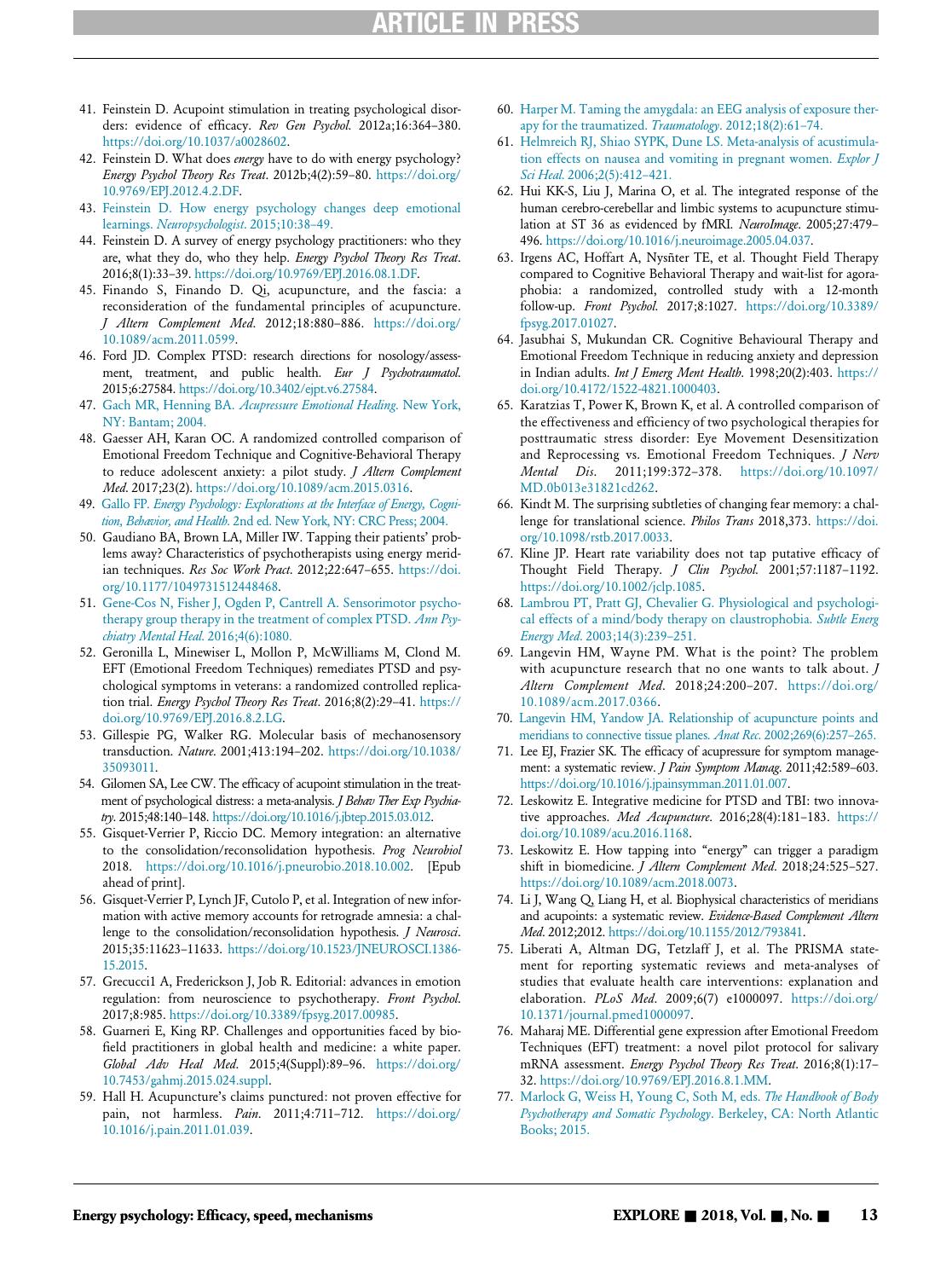- <span id="page-13-30"></span><span id="page-13-8"></span>78. McCaslin D. A review of efficacy claims in energy psychology. Psychother Res Pract Train. 2009;46:249–256. [https://doi.org/10.1037/](https://doi.org/10.1037/a0016025) [a0016025.](https://doi.org/10.1037/a0016025)
- <span id="page-13-26"></span><span id="page-13-7"></span>79. McDonald J, Janz S. [The Acupuncture Evidence Project: A Compara](http://refhub.elsevier.com/S1550-8307(18)30351-3/sbref0074)tive Literature Review[. rev. ed. Brisbane: Australian Acupuncture](http://refhub.elsevier.com/S1550-8307(18)30351-3/sbref0074) [and Chinese Medicine Association; 2017.](http://refhub.elsevier.com/S1550-8307(18)30351-3/sbref0074)
- <span id="page-13-11"></span><span id="page-13-0"></span>80. McNally RJ. Tertullian's motto and Callahan's method. J Clin Psychol. 2001;57:1171–1174. [https://doi.org/10.1002/jclp.1083.](https://doi.org/10.1002/jclp.1083)
- <span id="page-13-24"></span><span id="page-13-20"></span>81. [McCraty R. The energetic heart: bioelectromagnetic communica](http://refhub.elsevier.com/S1550-8307(18)30351-3/sbref0076)[tion within and between people. In: Rosch PJ, Markov MS, eds.](http://refhub.elsevier.com/S1550-8307(18)30351-3/sbref0076) [Clinical Applications of Bioelectromagnetic Medicine](http://refhub.elsevier.com/S1550-8307(18)30351-3/sbref0076). New York: Marcl [Decker; 2004:541](http://refhub.elsevier.com/S1550-8307(18)30351-3/sbref0076)–562.
- <span id="page-13-5"></span>82. Minton K, Ogden P, Pain C. [Trauma and the body: A Sensorimotor](http://refhub.elsevier.com/S1550-8307(18)30351-3/sbref0077) Approach to Psychotherapy[. New York, NY: W. W. Norton; 2006.](http://refhub.elsevier.com/S1550-8307(18)30351-3/sbref0077)
- <span id="page-13-18"></span><span id="page-13-16"></span>83. Moffet HH. Sham acupuncture may be as efficacious as true acupuncture: a systematic review of clinical trials. *J Altern Comple*ment Med. 2009;15:213–216. [https://doi.org/10.1089/](https://doi.org/10.1089/acm.2008.0356) [acm.2008.0356.](https://doi.org/10.1089/acm.2008.0356)
- <span id="page-13-28"></span><span id="page-13-17"></span>84. Moncayo R, Moncayo H. Evaluation of Applied Kinesiology meridian techniques by means of surface electromyography (sEMG): demonstration of the regulatory influence of antique acupuncture points. Chin Med. 2009;4(9). [https://doi.org/10.1186/](https://doi.org/10.1186/1749-8546-4-9) [1749-8546-4-9.](https://doi.org/10.1186/1749-8546-4-9)
- <span id="page-13-31"></span><span id="page-13-25"></span><span id="page-13-21"></span>85. Monfi[ls MH, Cowansage KK, Klann E, LeDoux JE. Extinction](http://refhub.elsevier.com/S1550-8307(18)30351-3/sbref0079)[reconsolidation boundaries: key to persistent attenuation of fear](http://refhub.elsevier.com/S1550-8307(18)30351-3/sbref0079) memories. Science[. 2009;324\(5929\):951](http://refhub.elsevier.com/S1550-8307(18)30351-3/sbref0079)–955.
- <span id="page-13-35"></span><span id="page-13-10"></span>86. Moritz S, Aravena SC, Guczka SR, et al. Knock, and it will be opened to you? An evaluation of meridian-tapping in obsessivecompulsive disorder (OCD). J Behav Ther Exp Psychiatry. 2011;42 (1):81–88. [https://doi.org/10.1016/j.jbtep.2010.07.002.](https://doi.org/10.1016/j.jbtep.2010.07.002)
- <span id="page-13-36"></span><span id="page-13-33"></span>87. Morrill EF, Brewer NT, O'Neill SC, et al. The interaction of posttraumatic growth and posttraumatic stress symptoms in predicting depressive symptoms and quality of life. Psycho-Oncology. 2008;17:948–953. [https://doi.org/10.1002/pon.1313.](https://doi.org/10.1002/pon.1313)
- <span id="page-13-22"></span><span id="page-13-2"></span>88. [Murray B. APA no longer approves CE sponsorship for Thought](http://refhub.elsevier.com/S1550-8307(18)30351-3/sbref0082) Field Therapy. [APA Monitor Psychol](http://refhub.elsevier.com/S1550-8307(18)30351-3/sbref0082). 1999;30(11):9.
- <span id="page-13-32"></span><span id="page-13-29"></span>89. Nader K, Schafe GE, LeDoux J. Fear memories require protein synthesis in the amygdala for reconsolidation after retrieval. Nature. 2000;406:722–726. [https://doi.org/10.1038/35021052.](https://doi.org/10.1038/35021052)
- <span id="page-13-23"></span><span id="page-13-4"></span>90. Najavits LM. The problem of dropout from "gold standard" PTSD therapies. F1000Prime Rep. 2015;7:43. [https://doi.org/](https://doi.org/10.12703/P7-43) [10.12703/P7-43.](https://doi.org/10.12703/P7-43)
- <span id="page-13-34"></span><span id="page-13-12"></span>91. Nelms J, Castel D. A systematic review and meta-analysis of randomized and non-randomized trials of Emotional Freedom Techniques (EFT) for the treatment of depression. Explor J Sci Heal. 2016;12:416–426. [https://doi.org/10.1016/j.explore.2016.08.001.](https://doi.org/10.1016/j.explore.2016.08.001)
- <span id="page-13-14"></span><span id="page-13-3"></span>92. Nemiro A, Papworth S. Efficacy of two evidence-based therapies, Emotional Freedom Techniques (EFT) and Cognitive Behavioral Therapy (CBT) for the treatment of gender violence in the Congo: a randomized controlled trial. Energy Psychol Theory Res Treat. 2015;7(2):13–25. [https://doi.org/10.9769/EPJ.2015.11.1.AN.](https://doi.org/10.9769/EPJ.2015.11.1.AN)
- <span id="page-13-9"></span><span id="page-13-1"></span>93. Oschman JL. [Energy Medicine in Therapeutics and Human Perfor-](http://refhub.elsevier.com/S1550-8307(18)30351-3/sbref0087)mance[. New York, NY: Elsevier; 2003.](http://refhub.elsevier.com/S1550-8307(18)30351-3/sbref0087)
- <span id="page-13-15"></span><span id="page-13-13"></span>94. Papa A, Follette WC. Dismantling studies of psychotherapy. The Encyclopedia of Clinical Psychology. [https://doi.org/10.1002/](https://doi.org/10.1002/9781118625392.wbecp523) [9781118625392.wbecp523. online.](https://doi.org/10.1002/9781118625392.wbecp523)
- <span id="page-13-19"></span>95. Pasahow R. Methodological problems in Waite and Holder (2003) preclude meaningful interpretations about Emotional Freedom Techniques (EFT). Energy Psychol Theory Res Treat. 2010;2(2):57–72. [https://doi.org/10.9769/EPJ.2010.2.2.RP.](https://doi.org/10.9769/EPJ.2010.2.2.RP)
- <span id="page-13-27"></span><span id="page-13-6"></span>96. Paynel P, Levine PA, Crane-Godreaul MA. Somatic experiencing: using interoception and proprioception as core elements of trauma therapy. Front Psychol. 2015;6:93. [https://doi.org/10.3389/fpsyg. 2015.00093.](https://doi.org/10.3389/fpsyg. 2015.00093)
- 97. Pedreira ME, Pérez-Cuesta LM, Maldonado H. Mismatch between what is expected and what actually occurs triggers memory reconsolidation or extinction. Learn Memory. 2004;11:579-585. [https://](https://doi.org/10.1101/lm.76904) [doi.org/10.1101/lm.76904.](https://doi.org/10.1101/lm.76904)
- 98. Phelps EA, LeDoux JE. Contributions of the amygdala to emotion processing: from animal models to human behavior. Neuron. 2005;48:175–187. [https://doi.org/10.1016/j.neuron.2005.09.025.](https://doi.org/10.1016/j.neuron.2005.09.025)
- 99. [Pignotti M. Thought Field Therapy voice technology vs. random](http://refhub.elsevier.com/S1550-8307(18)30351-3/sbref0093) [meridian point sequences: a single-blind controlled experiment.](http://refhub.elsevier.com/S1550-8307(18)30351-3/sbref0093) Sci [Rev Mental Heal Pract](http://refhub.elsevier.com/S1550-8307(18)30351-3/sbref0093). 2005;4(1):38–47.
- 100. Pignotti M, Thyer B. Some comments on "Energy Psychology: A Review of the Evidence." Premature conclusions based on incomplete evidence. Psychother Res Pract Train. 2009;46:257–261. [https://doi.org/10.1006/ccog.1999.0393.](https://doi.org/10.1006/ccog.1999.0393)
- 101. Reynolds A. Is acupoint stimulation an active ingredient in Emotional Freedom Techniques (EFT)? A controlled trial of teacher burnout. Energy Psychol Theory Res Treat. 2015;7(1):14–21. [https://](https://doi.org/10.9769/EPJ.2015.07.01.AR) [doi.org/10.9769/EPJ.2015.07.01.AR.](https://doi.org/10.9769/EPJ.2015.07.01.AR)
- 102. [Rogers R, Sears SR. Emotional Freedom Techniques for stress in](http://refhub.elsevier.com/S1550-8307(18)30351-3/sbref0096) [students: a randomized controlled dismantling study.](http://refhub.elsevier.com/S1550-8307(18)30351-3/sbref0096) Energy Psychol [Theory Res Treat](http://refhub.elsevier.com/S1550-8307(18)30351-3/sbref0096). 2015;7(2):26–32.
- 103. Ross J. [Acupuncture Point Combinations: The key to Clinical Success](http://refhub.elsevier.com/S1550-8307(18)30351-3/sbref0097). [Philadelphia, PA: Churchill Livingstone; 1995.](http://refhub.elsevier.com/S1550-8307(18)30351-3/sbref0097)
- 104. Rubik B, Muehsam D, Hammerschlag R, Jain S. Biofield science and healing: history, terminology, and concepts. Global Adv Heal Med. 2015;4(Suppl):8-14. [https://doi.org/10.7453/](https://doi.org/10.7453/gahmj.2015.038.suppl) [gahmj.2015.038.suppl.](https://doi.org/10.7453/gahmj.2015.038.suppl)
- 105. Ruden RA. [When the Past is Always Present: Emotional Traumatiza-](http://refhub.elsevier.com/S1550-8307(18)30351-3/sbref0100)tion, Causes, and Cures[. New York, NY: Routledge; 2010.](http://refhub.elsevier.com/S1550-8307(18)30351-3/sbref0100)
- 106. Ruden RA. Harnessing electroceuticals to treat disorders arising from traumatic stress: theoretical considerations using a psychosenory model. Explore: The Journal of Science and Healing. In press. [https://doi.org/10.1016/j.explore.2018.05.005.](https://doi.org/10.1016/j.explore.2018.05.005)
- 107. [Sakai CS, Connolly SM, Oas P. Treatment of PTSD in Rwandan](http://refhub.elsevier.com/S1550-8307(18)30351-3/sbref0101) [genocide survivors using Thought Field Therapy.](http://refhub.elsevier.com/S1550-8307(18)30351-3/sbref0101) Int J Emerg Mental Heal[. 2010;12\(1\):41](http://refhub.elsevier.com/S1550-8307(18)30351-3/sbref0101)-50.
- 108. Schiller D, Monfi[ls M-H, Raio CM, Johnson DC, LeDoux JE,](http://refhub.elsevier.com/S1550-8307(18)30351-3/sbref0102) [Phelps EA. Preventing the return of fear in humans using](http://refhub.elsevier.com/S1550-8307(18)30351-3/sbref0102) [reconsolidation update mechanisms.](http://refhub.elsevier.com/S1550-8307(18)30351-3/sbref0102) Nature. 2010;463(7277): 49–[53.](http://refhub.elsevier.com/S1550-8307(18)30351-3/sbref0102)
- 109. [Schulz P. Integrating energy psychology into treatment for adult](http://refhub.elsevier.com/S1550-8307(18)30351-3/sbref0103) [survivors of childhood sexual abuse.](http://refhub.elsevier.com/S1550-8307(18)30351-3/sbref0103) Energy Psycho Theory Res Treat. [2009;1\(1\):15](http://refhub.elsevier.com/S1550-8307(18)30351-3/sbref0103)–22.
- 110. [Schwarz R. Energy psychology, polyvagal theory, and the treatment](http://refhub.elsevier.com/S1550-8307(18)30351-3/sbref0104) [of trauma. In: Porges SW, Dana DA, eds.](http://refhub.elsevier.com/S1550-8307(18)30351-3/sbref0104) Clinical Applications of the [Polyvagal Theory: The Emergence of Polyvagal-informed Therapies](http://refhub.elsevier.com/S1550-8307(18)30351-3/sbref0104). New [York, NY: Norton; 2018:270](http://refhub.elsevier.com/S1550-8307(18)30351-3/sbref0104)–284.
- 111. Sebastian B, Nelms J. The effectiveness of Emotional Freedom Techniques in the treatment of posttraumatic stress disorder: a meta-analysis. Explor J Sci Heal. 2017;13:16-25. [https://doi.org/](https://doi.org/10.1016/j.explore.2016.10.001) [10.1016/j.explore.2016.10.001.](https://doi.org/10.1016/j.explore.2016.10.001)
- 112. Stapleton P. [The Science Behind Tapping: A Proven Stress Management](http://refhub.elsevier.com/S1550-8307(18)30351-3/sbref0106) Technique for the Mind and Body[. Carlsbad, CA: Hay House; 2019.](http://refhub.elsevier.com/S1550-8307(18)30351-3/sbref0106) [\(in press\).](http://refhub.elsevier.com/S1550-8307(18)30351-3/sbref0106)
- 113. Stapleton P, Bannatyne A, Porter B, Urzi KC, Sheldon T. Food for thought: a randomised controlled trial of emotional freedom techniques and cognitive behavioural therapy in the treatment of food cravings. Appl Psychol Health Well-Being. 2016;8(2):232-257. [https://doi.org/10.1111/aphw.12070.](https://doi.org/10.1111/aphw.12070)
- 114. Stapleton P, Buchan C, Mitchell I, McGrath J, Gorton P, Carter B. Neural changes in overweight adults with food cravings after Emotional Freedom Techniques treatment: Pilot data from a clinical trial. OBM Integr. and Complementary Med. In press.